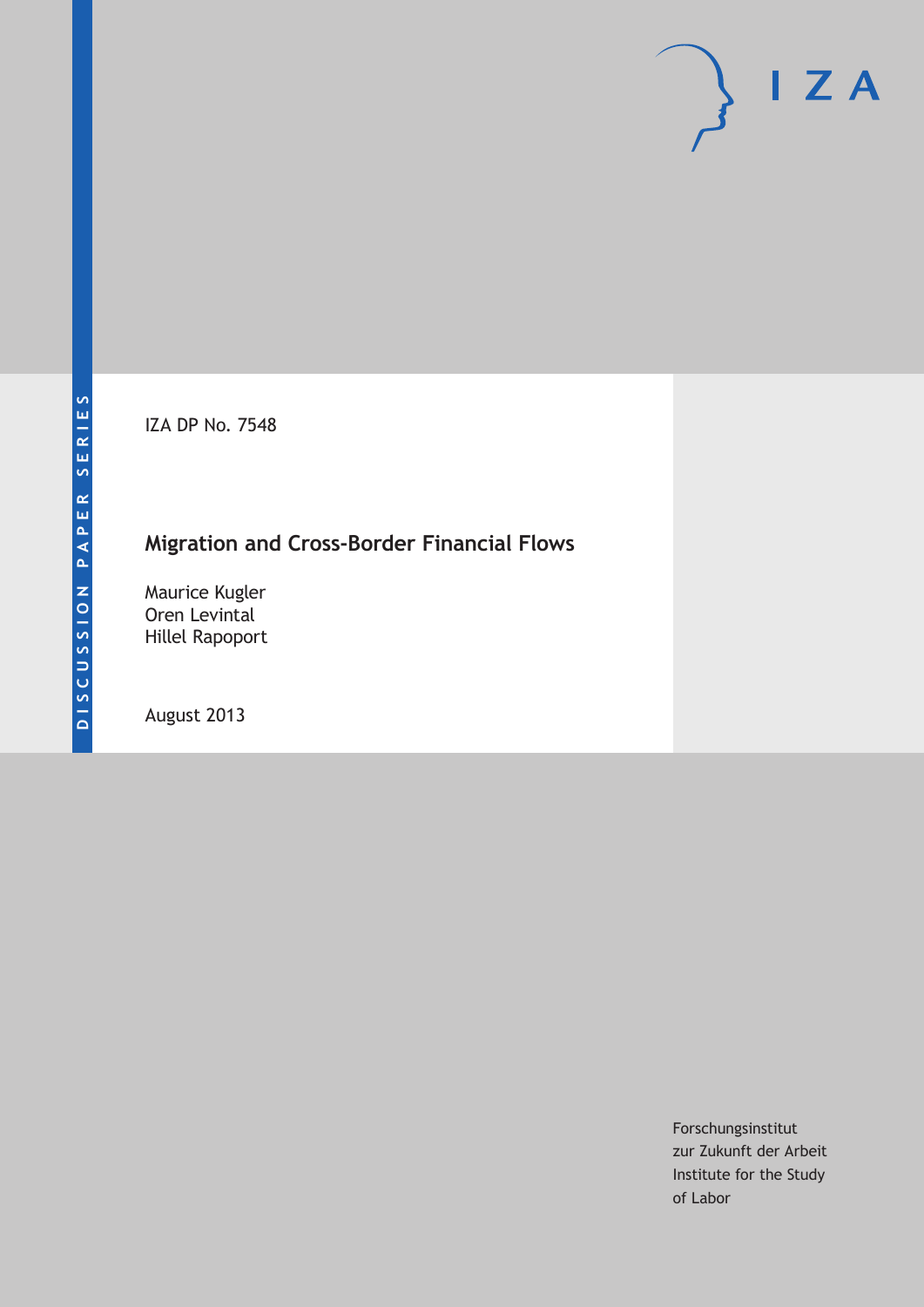# **Migration and Cross-Border Financial Flows**

#### **Maurice Kugler**

*UNDP*

#### **Oren Levintal**

*Bar-Ilan University*

#### **Hillel Rapoport**

*Bar-Ilan University, University Paris 1 Pantheon-Sorbonne and IZA*

#### Discussion Paper No. 7548 August 2013

IZA

P.O. Box 7240 53072 Bonn **Germany** 

Phone: +49-228-3894-0 Fax: +49-228-3894-180 E-mail: [iza@iza.org](mailto:iza@iza.org)

Any opinions expressed here are those of the author(s) and not those of IZA. Research published in this series may include views on policy, but the institute itself takes no institutional policy positions. The IZA research network is committed to the IZA Guiding Principles of Research Integrity.

The Institute for the Study of Labor (IZA) in Bonn is a local and virtual international research center and a place of communication between science, politics and business. IZA is an independent nonprofit organization supported by Deutsche Post Foundation. The center is associated with the University of Bonn and offers a stimulating research environment through its international network, workshops and conferences, data service, project support, research visits and doctoral program. IZA engages in (i) original and internationally competitive research in all fields of labor economics, (ii) development of policy concepts, and (iii) dissemination of research results and concepts to the interested public.

<span id="page-1-0"></span>IZA Discussion Papers often represent preliminary work and are circulated to encourage discussion. Citation of such a paper should account for its provisional character. A revised version may be available directly from the author.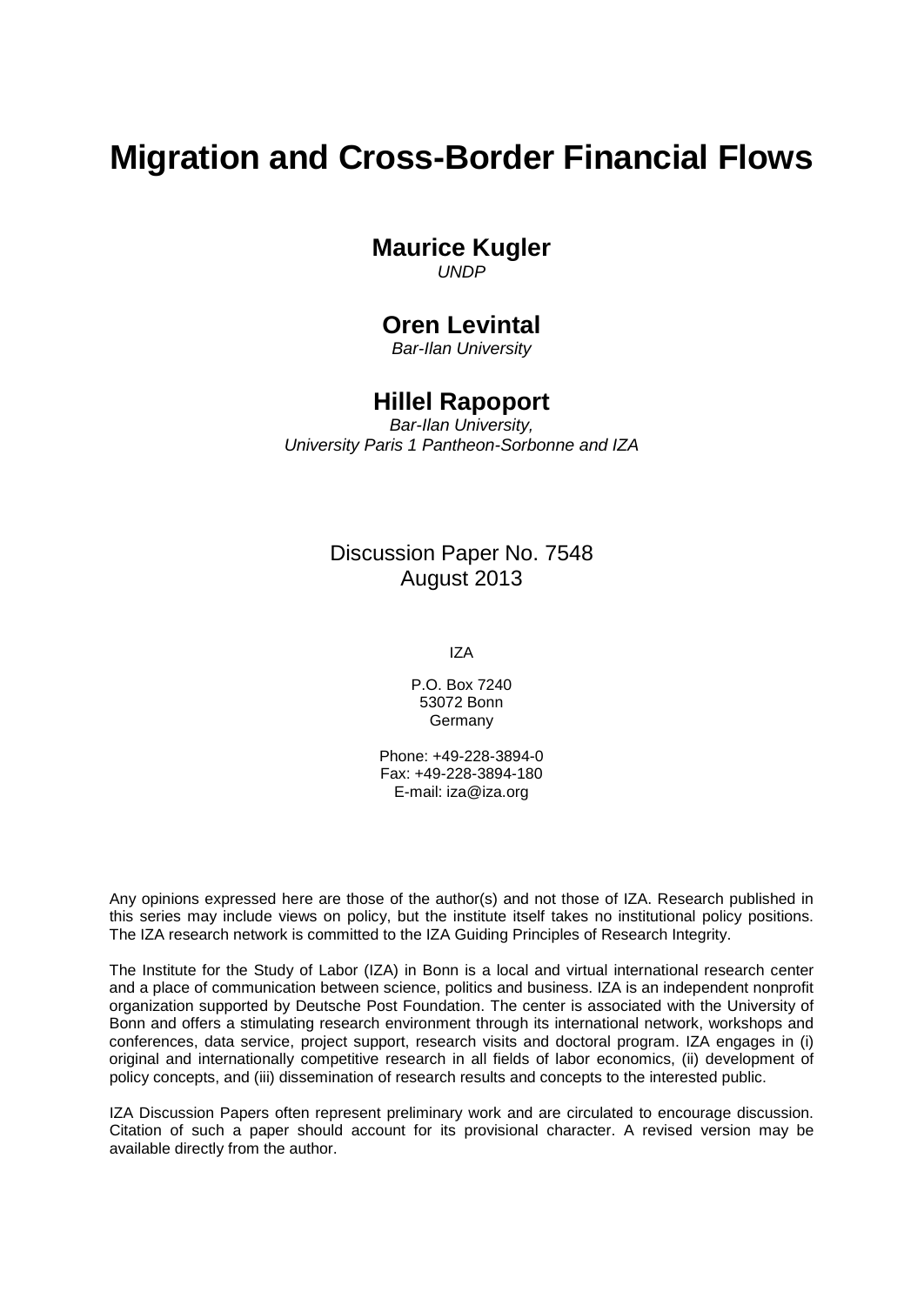IZA Discussion Paper No. 7548 August 2013

### **ABSTRACT**

## **Migration and Cross-Border Financial Flows[\\*](#page-1-0)**

The gravity model has provided a tractable empirical framework to account for bilateral flows not only of manufactured goods, as in the case of merchandise trade, but also of financial flows. In particular, recent literature has emphasized the role of information costs in preventing larger diversification of financial investments. This paper investigates the role of migration in alleviating information imperfections between home and host countries. We show that the impact of migration on financial flows is strongest where information problems are more acute (that is, for more informational sensitive investments and between more culturally distant countries) and for the type of migrants that are most able to enhance the flow of information, namely, skilled migrants. We interpret these differential effects as additional evidence pointing to the role of information in generating home-bias and as new evidence of the role of migration in reducing information frictions between countries.

JEL Classification: F21, F22, O1

Keywords: migration, international financial flows, international loans, gravity models, information asymmetries

Corresponding author:

Hillel Rapoport Department of Economics Bar-Ilan University 52900 Ramat Gan Israel E-mail: [hillel.rapoport@biu.ac.il](mailto:hillel.rapoport@biu.ac.il)

This paper was initiated as part of a project on "Migration, International Capital Flows and Economic Development" based at the Harvard Center for International Development and funded by the MacArthur Foundations Initiative on Global Migration and Human Mobility. See Kugler and Rapoport (2011a) for an early version focusing on equity portfolio flows.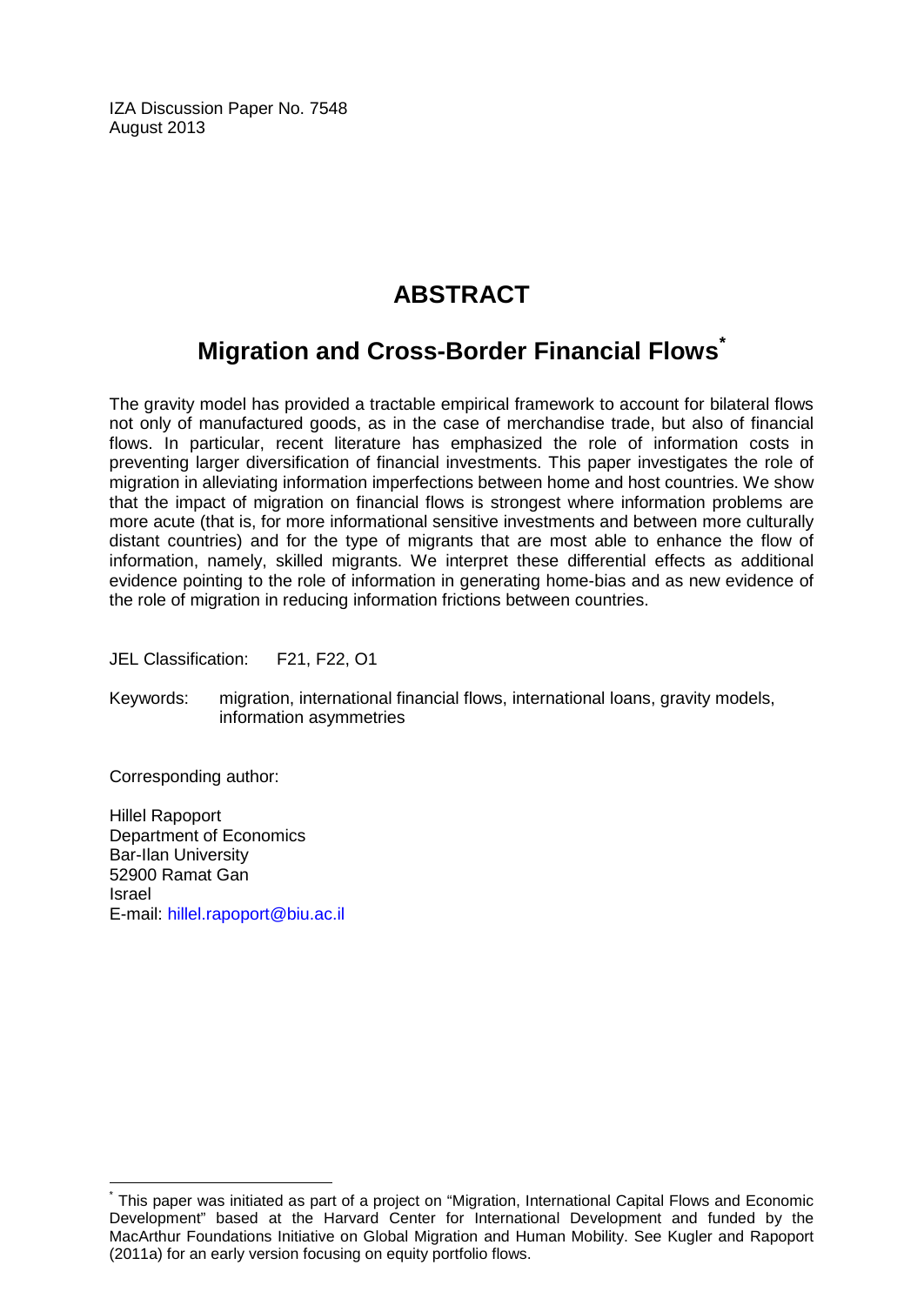### 1 Introduction

Previous literature has emphasized the role of gravity forces in determining the pattern of international financial flows. A key role in this literature is assigned to informational frictions. Gravity variables that affect the extent of such frictions (e.g., lower distance, common language, common legal origin, etc.) have consistently been shown to increase bilateral financial flows and mitigate home bias (Coeurdacier and Rey, 2013). Portes and Rey (2005) and Lane and Milesi-Ferretti (2008) show this for cross-border equity flows. Aviat and Coeurdacier (2007) extend the analysis to bank loans, equity flows and bond holdings.<sup>1</sup> In a recent theoretical contribution, Okawa and van Wincoop (2012) derive conditions under which the gravity model is well suited to analyze financial flows. In particular, information frictions should affect asset return volatility (and not the mean); global shocks cannot be hedged; and there are no borrowing constraints.

This paper posits that the cross-border movement of people reduces informational frictions across countries and stimulates bilateral financial flows. This is due to the fact that migration from country j to country i has the potential to reveal information on country  $j$  which is valuable for investors in country  $i$  (e.g., information on the characteristics of the home country's financial and political institutions). In addition, migrants may create or integrate into international business and financial networks, thereby enhancing financial transactions between their home and host countries. Our paper follows a growing literature demonstrating the role of migration in facilitating

<sup>&</sup>lt;sup>1</sup>Historical perspectives are provided by Chitu, Eichengreen and Mehl (2013) and Flandreau (2006).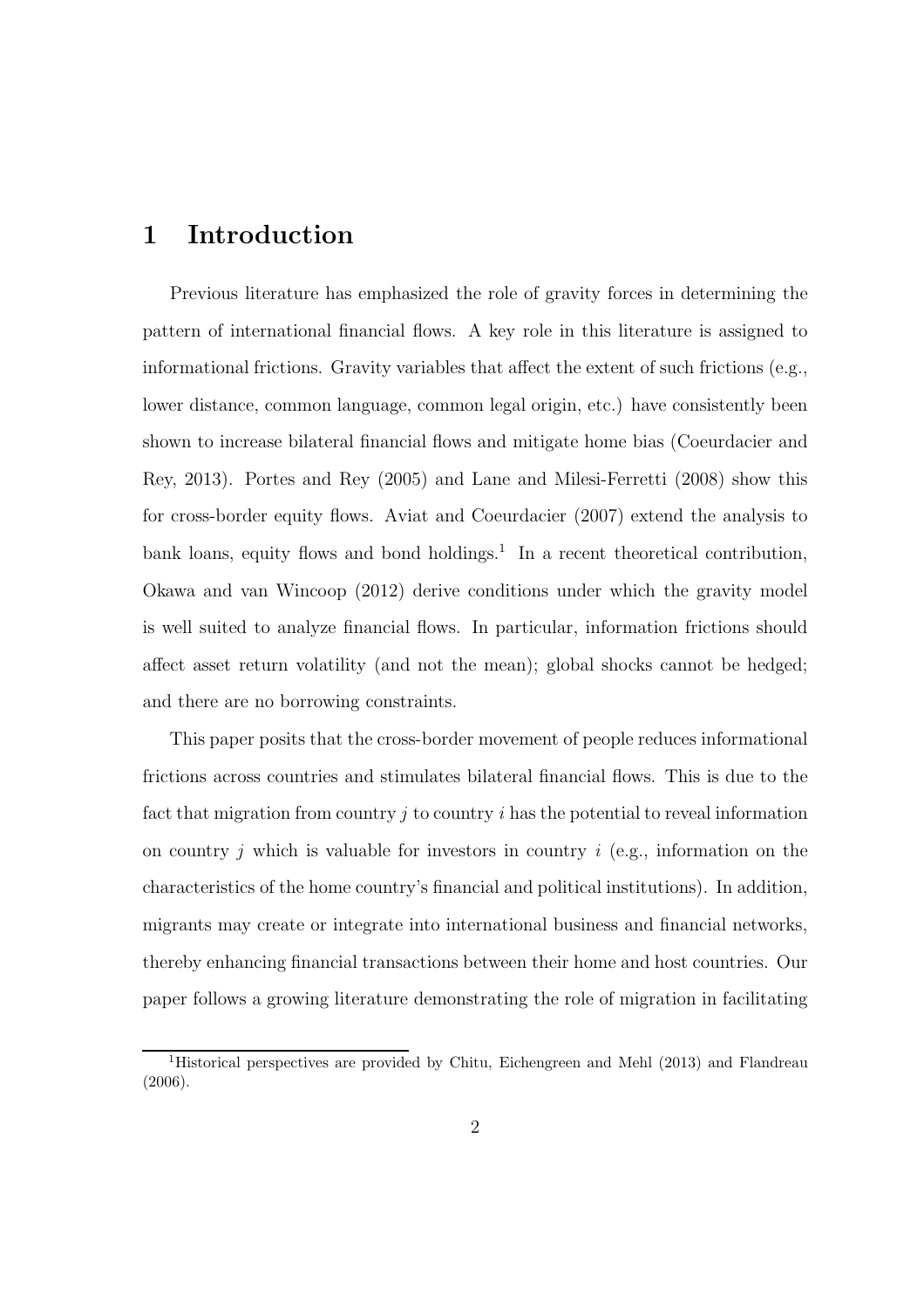trade (Gould, 1994, Head and Ries, 1998, Rauch and Trindade, 2002, Rauch and Casella 2003, Combes et al., 2005, Iranzo and Peri, 2009), FDI (Kugler and Rapoport, 2007, 2011, Javorcik et al., 2011), and the diffusion of knowledge (Kerr 2008, Agrawal et al.,  $(2011)^2$ .

We test the hypothesis that migration affects international financial flows. Therefore we introduce migration into an otherwise standard gravity model of financial flows, following Martin and Rey (2004) and Aviat and Coeurdacier (2007). As a general proposition, we expect the effect of migration on financial flows to be larger where informational imperfections are more pervasive. This is supposedly the case for long term versus short term investments, or for country pairs that differ in terms of cultural proximity. The effect of migration should also depend on migrants' skills. In particular, highly educated migrants are likely more able to transfer information and reduce bilateral transaction costs. Hence, we expect their impact on financial flows to be larger.

Our identification strategy relies on the estimation of differential effects along a number of dimensions: a skill dimension, a cultural dimension, and an asset-type dimension. We start by showing that migration has a significant positive impact on international bank loans. When we distinguish between skilled and unskilled migrants, we find a significantly stronger impact for skilled immigration. For example, when we introduce skilled and unskilled migrants jointly to a gravity model of international bank loans, we find a significant positive elasticity of skilled migrants of about 0.2 while no significant effect is found for unskilled migrants. We take this

<sup>&</sup>lt;sup>2</sup>See Docquier and Rapoport  $(2012)$  for a recent survey of this literature.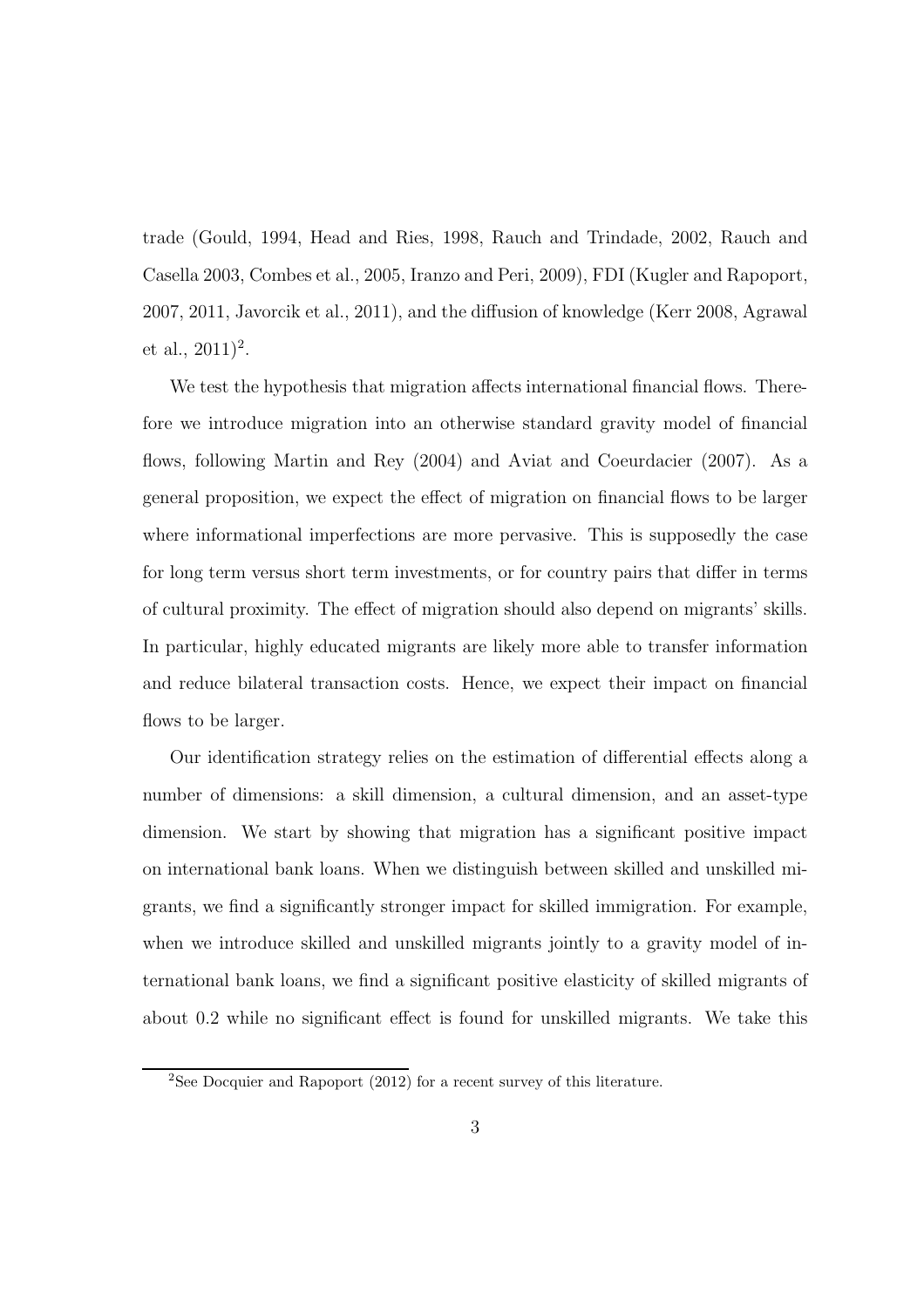result as initial supportive evidence of our conjectures.

Next, we allow for the effect of migration to vary with the degree of cultural proximity. We find that the effect of migration is nearly zero for country pairs that share common language, colonial history or legal origin, and positive otherwise. These results are consistent with the view that the potential for migration to alleviate informational frictions is higher for culturally distant countries.

Most importantly in our view, we are able to distinguish between foreign investments in long v. short term bonds. Arguably, the longer term to maturity of the former makes them riskier and more information sensitive. We find that the effect of migration on investment in long term bonds is indeed significantly stronger compared to short term bonds. Actually, for short term bonds we do not find a significant effect of migration, whereas the elasticity of investment in long term bonds with respect to migration is positive, significant and economically meaningful at 0.12-0.16, depending on specification.

Taken together, these differential effects are fully in line with the theoretical arguments outlined above and provide supportive evidence that migration contributes to lower informational frictions across countries. The main concern in this analysis is the possibility of omitted variables governing the joint pattern of migration and financial flows. However, to be able to explain the entire set of results, a possible confounder should explain not just the main effect but also the differential effects for skilled v. unskilled migrants, culturally close v. distant country-pairs, and long v. short-term bonds, as well as the time structure of our results. We find the existence of such a variable unlikely.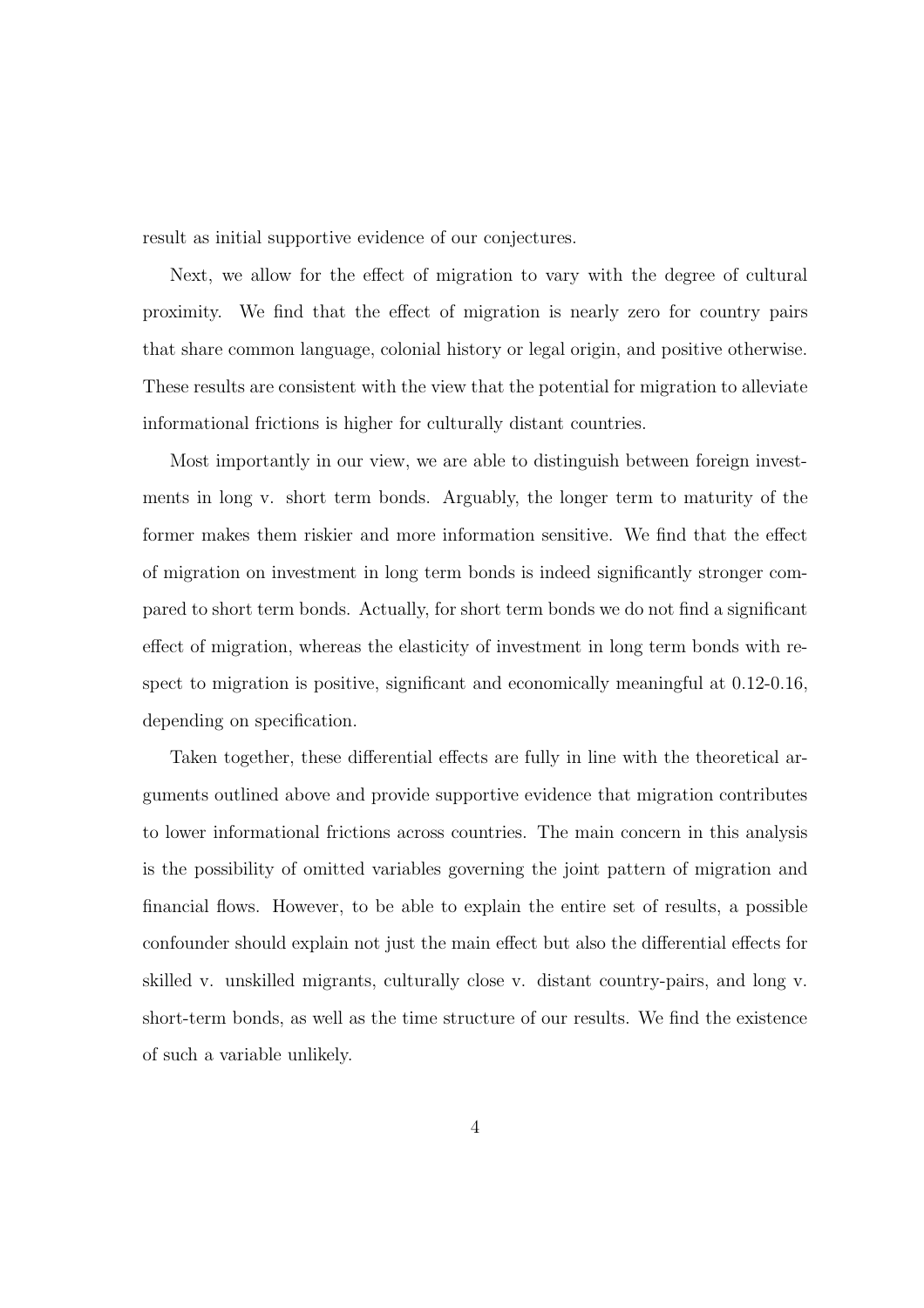### 2 Methodology

We build on the gravity model developed by Okawa and van Wincoop (2012). In particular, we assume that investors in foreign markets perceive higher volatility of asset returns compared to domestic markets. This assumption gives rise to a gravity equation where the log of bilateral financial flows depends on the log of information frictions.<sup>3</sup> Information frictions depend on a set of bilateral variables such as distance, common language etc. We test the hypothesis that the information frictions between country  $i$  and country  $j$  are alleviated by migration from country  $j$ to i. In particular, we posit that migrants from country j that live in country i convey important information about country  $i$  to investors in country  $i$ . This information enables to reduce the risk and enhance financial investments from country  $i$  to country j. Hence, our gravity model takes the following form:

$$
\log\left(\text{Loans}_{ij}\right) = \alpha_1 \log\left(\text{Migration}_{ij}\right) + \alpha_2 \log\left(\text{Distance}_{ij}\right) + \alpha_3 X_{ij} + c_i + c_j + \epsilon_{ij} \tag{1}
$$

Loans<sub>ij</sub> denotes the stock of international bank loans from country i to country j as of 2000. We also use bonds and equity as alternative dependent variables. Migration<sub>i</sub> is the immigration stock from origin country  $i$  living in destination country  $i$ . Hence, our benchmark regression studies how migration from country  $j$  to country  $i$  affects

<sup>3</sup>Okawa and van Wincoop (2012) show that this specification also depends on the assumptions that investors can fully hedge against global or regional shocks and that there are no borrowing constraints. To the extent that these assumptions do not fully hold in our context, we view the gravity model as an approximation of the true model. In this case, our identification depends on the accuracy of the gravity model as an approximation of the true model.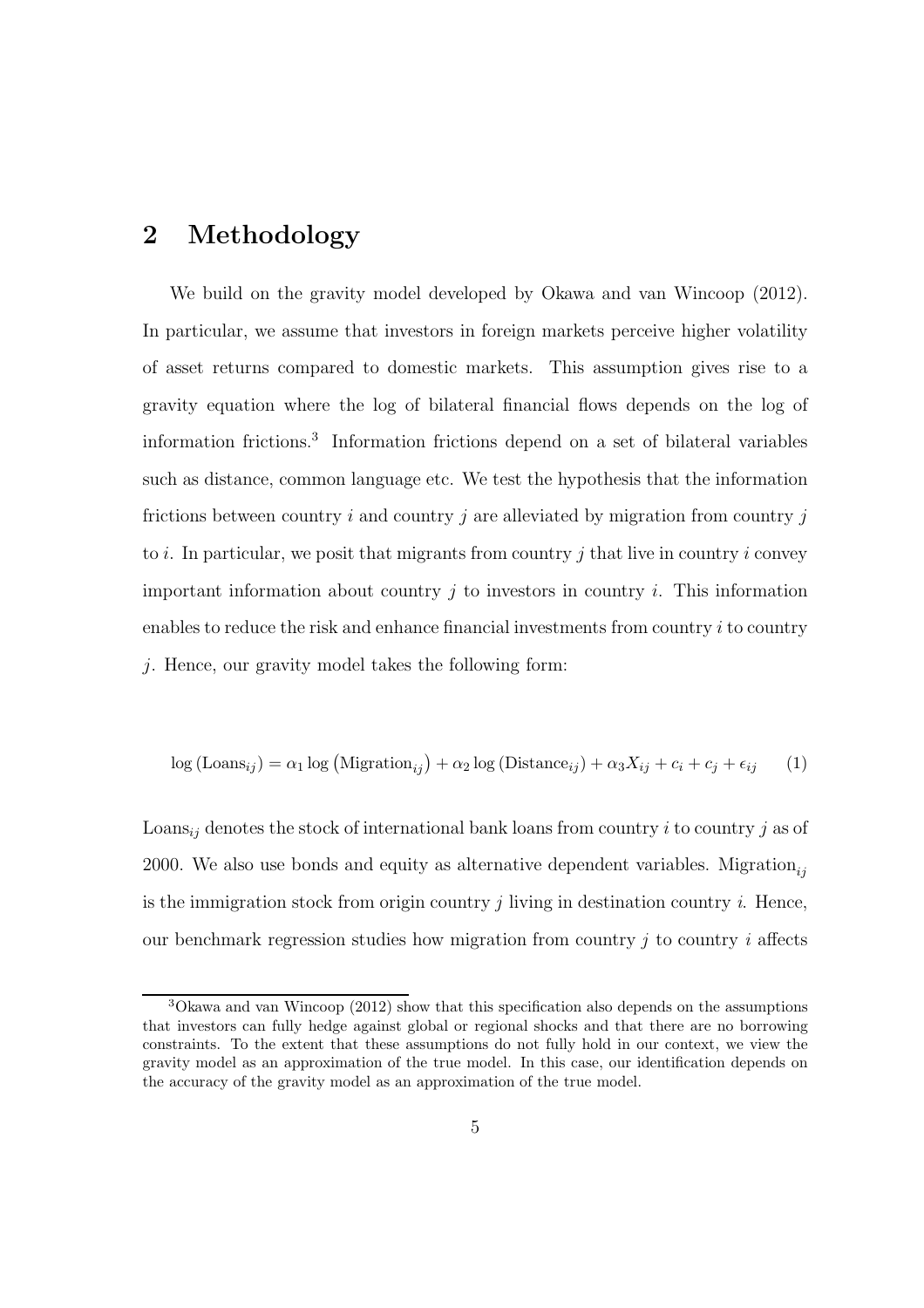financial flows in the reverse direction, namely, from country i to country i. The regression controls for the distance between the two countries as well as for other variables that are associated with cultural and economic proximity, denoted collectively by  $X_{ij}$ , as well as for origin and destination-country fixed effects, which are denoted by  $c_i$  and  $c_j$ .

Our main assumption is that financial investments are informational sensitive. In other words, investors tend to invest more in places they know better. The well known implication of this assumption is the home bias in financial flows, which has been found repeatedly in the literature (Coeurdacier and Rey, 2013). Given these information frictions, the presence of migrants is expected to stimulate bilateral financial flows. Specifically, migrants facilitate the flow of information from their home countries to their host countries. Hence, financial flows from country  $i$  to country j should be positively affected by the presence of migrants that were born in country  $j$  and reside in country  $i$ . This hypothesis is modelled in equation (1).

However, equation (1) may suffer from omitted variable bias. To address this issue, we rely for identification on differential effects across a number of dimensions. The first dimension is the general level of education of the migrants. To get involved in the financial sector, migrants need to have high cognitive skills. First, they are expected to have deep knowledge about their home country economy and be able to gain new knowledge constantly. Second, they need to be able to exchange this knowledge with the financial sector of their host country in a credible way. This task requires high communication skills. Hence, the migration effect is likely to be stronger when migrants are more skilled. This differential effect is tested in section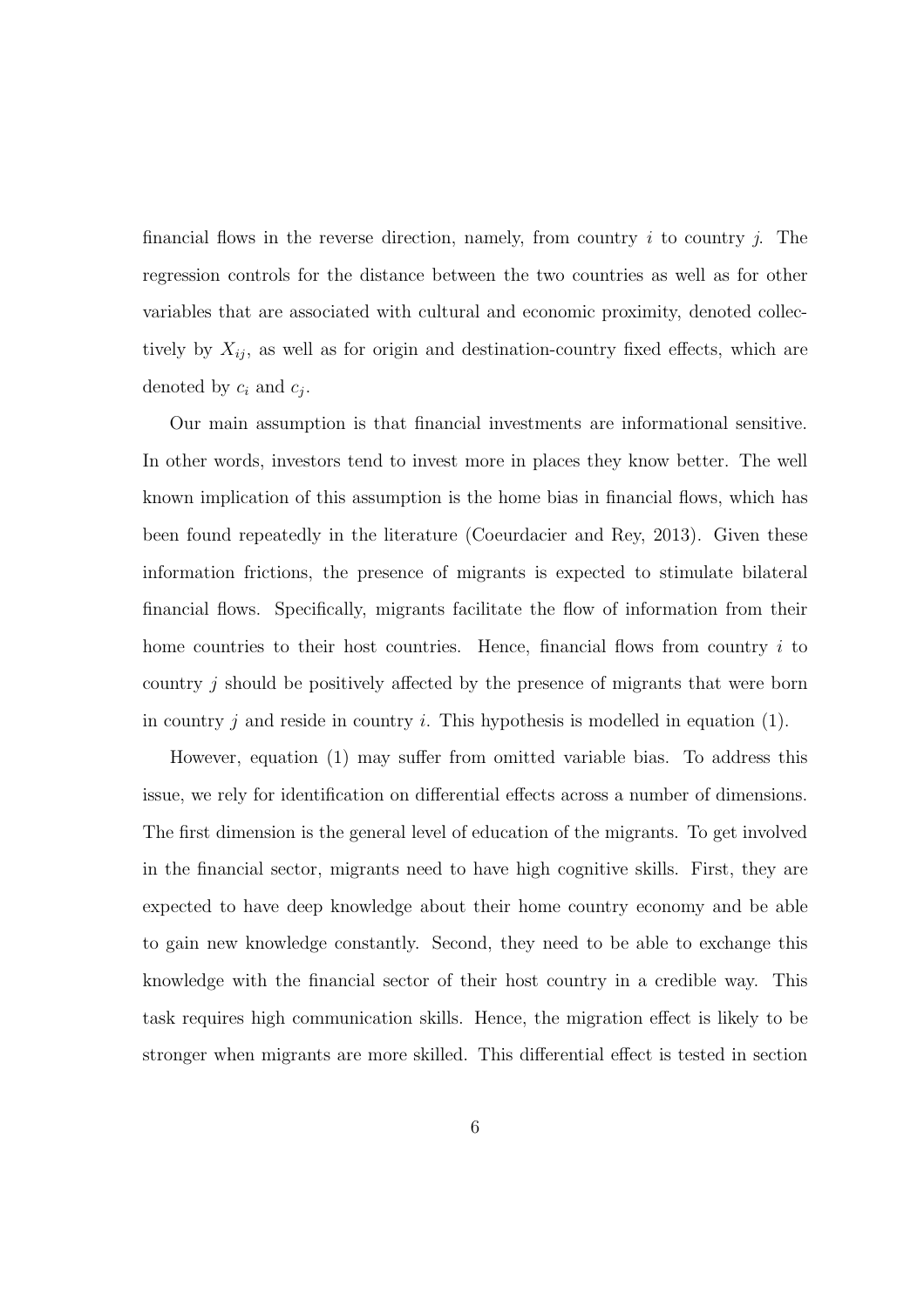4.1 where we compare the effect of migration on international bank loans for skilled (i.e., with college education) versus unskilled (i.e., with below-college education) migrants.

Another dimension which we exploit is the cultural proximity between the two countries. Since migrants alleviate informational frictions, their impact on financial flows should be strongest for country pairs that exhibit high informational frictions. For instance, migrants are likely to have a stronger impact on financial flows between the US and Egypt than between the US and Canada, simply because informational frictions in the latter case are very weak. We test this dimension in section 4.2.

Finally, we also look at differences between different securities. Specifically, we test the migration impact on investment in long term versus short term bonds. Our hypothesis, which is supported by external data, is that apart from term to maturity, long term bonds and short term bonds are relatively similar along other dimensions (see Table 7). The difference in the term to maturity imposes a difference in informational sensitivity. In particular, long term bonds are likely to be more informational sensitive than short term bonds, because they require to forecast economic conditions on a longer horizon, meaning that uncertainty is increased. This excess informational friction of long term bonds relative to short term bonds can be alleviated by migrants. Hence, the migration effect should be stronger for long term bonds relative to short term bonds. We test this hypothesis in section 5.

For robustness, we also apply our benchmark model to estimate the migration impact on equity flows, and compare the results to similar regressions on loans and bonds. In addition, we also test the robustness of our findings by using different time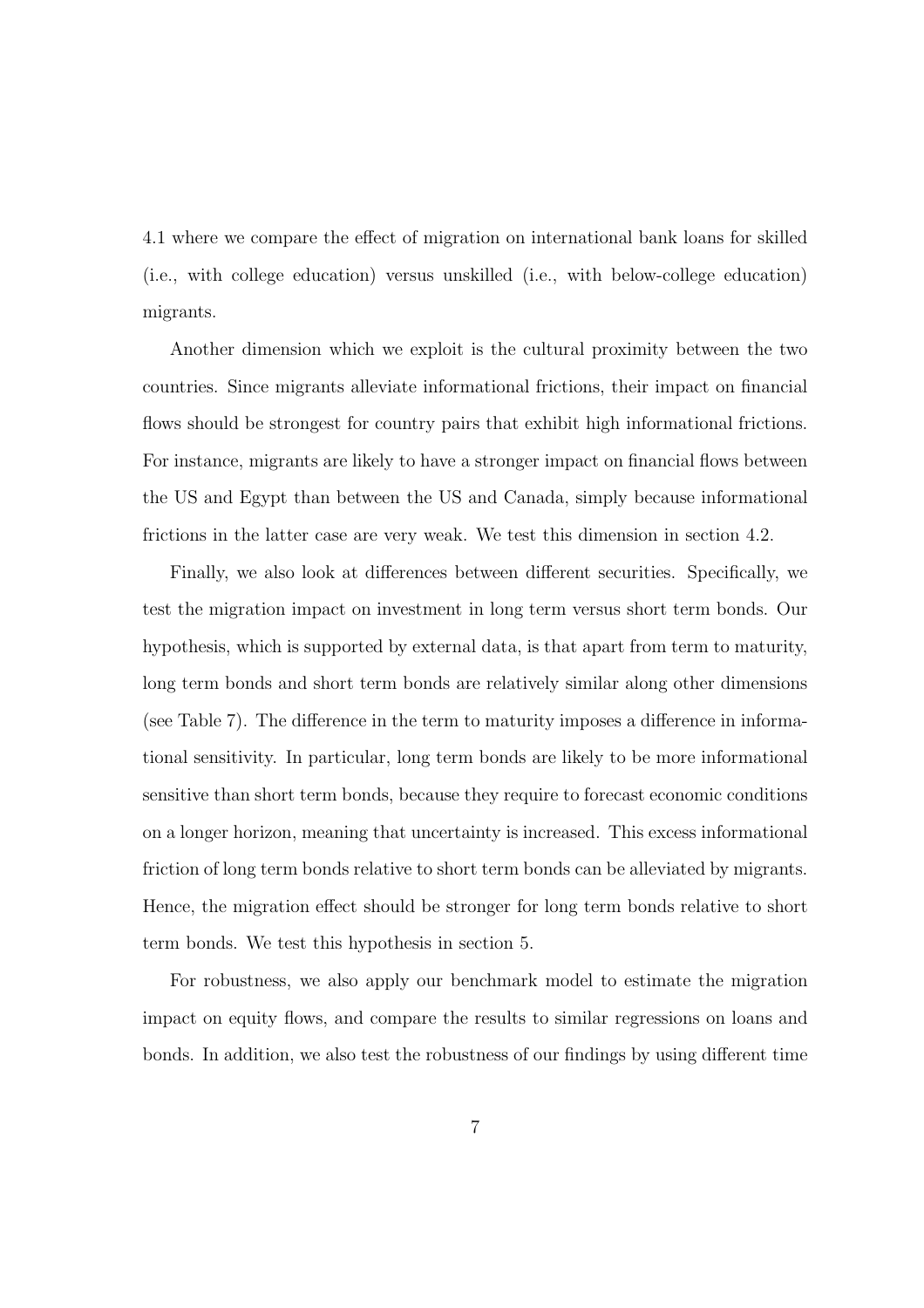periods (1990-2000, and 2000-2010).

To summarize, we estimate differential effects along three dimensions - skilled versus unskilled migrants, cultural proximity, and long versus short term bonds. These dimensions form the basis of our identification strategy.

#### 3 Data

The migration data come from Artuc, Docquier, Ozden and Parsons (2013) data set, the last extension of the Docquier and Marfouk (2006) dataset which includes bilateral data on migration by country of birth, skill category (skilled v. unskilled, the former having college education) and gender for 195 sending/receiving countries in 1990 and 2000. The main additional novelty is that the dataset now captures South-South migration based mainly on observations and occasionally on estimated data points (for the skill structure).<sup>4</sup>

Our financial data come from two commonly used sources. Data on international bank loans are from the Consolidated Banking Statistics published by the Bank of International Settlements (BIS). Our main specification refers to the year 2000, for which we have 17 lending countries, 175 borrowing countries and a total of 1,628 country pairs (observations) with positive loan values, given missing data.

We also use cross border investments in tradable securities, provided by the International Monetary Fund (IMF) in its Coordinated Portfolio Investment Survey (CPIS). This survey was first conducted in 1997, and then from 2001 on a yearly basis. This dataset provides data on cross border investments in equity, long term

<sup>4</sup>See http://perso.uclouvain.be/frederic.docquier/filePDF/DMOP-ERF.pdf for further details.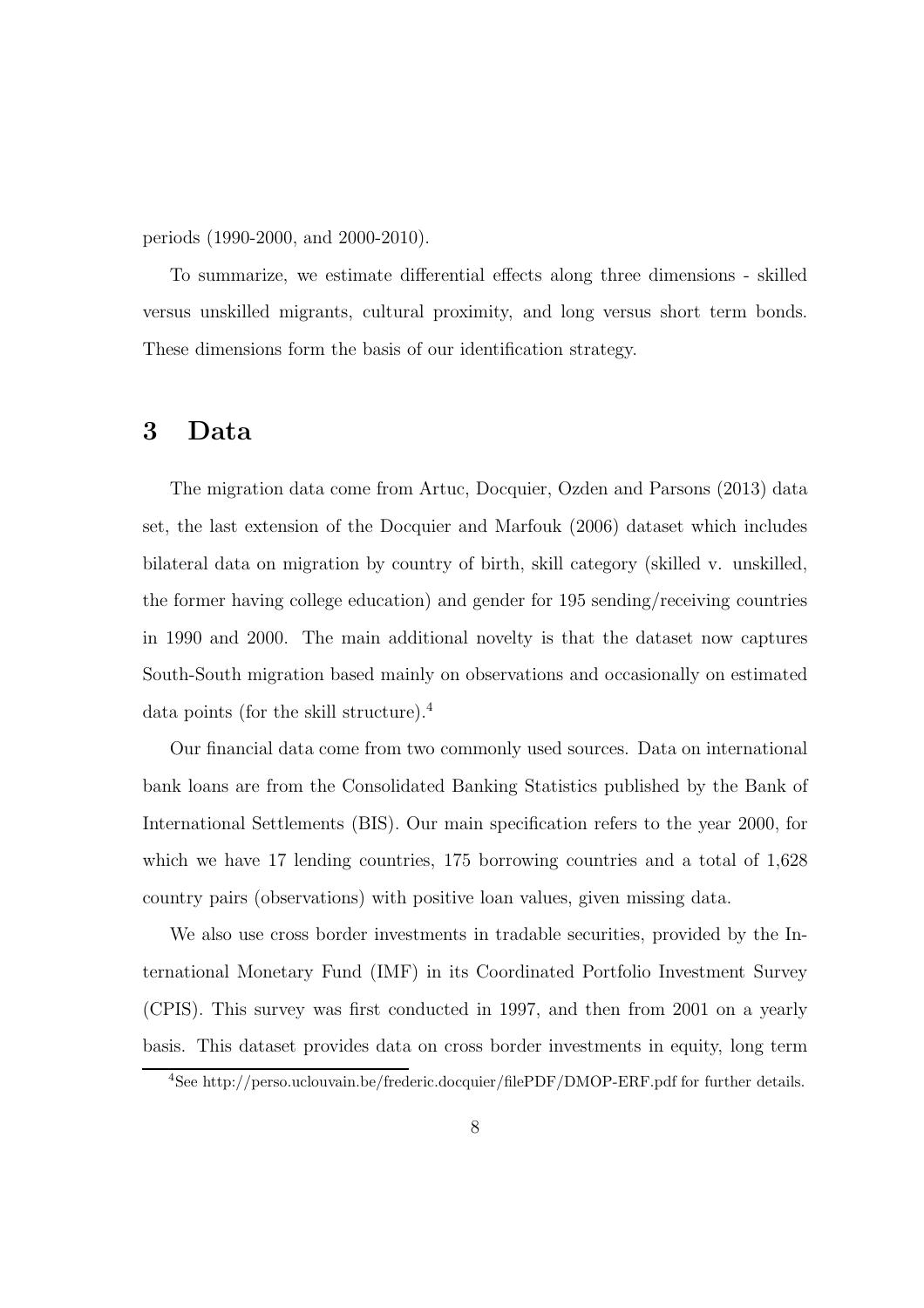bonds and short term bonds. We use data for the year 2001. Overall, the CPIS data provides a more balanced dataset. For example, when we use investment in bonds as a dependent variable, our sample consists of 32 investing (lending) countries in 91 destinations, a total of  $1,463$  observations (country pairs).<sup>5</sup> By contrast, a similar regression on bank loans consists of 17 lending countries in 178 destinations, a total of 1,827 observations.

Given that our migration data includes two years, 1990 and 2000, we are able to estimate the migration effect in several ways. We choose an estimation strategy that minimizes as much as possible endogeneity concerns. First, we take a lag of 10 years between the migration data and the financial data. Hence, we regress financial flows in 2000 on migration data in 1990. This way we reduce short term endogeneity, such as new countries that were established in the 1990s and experienced and outflow of migrants and an inflow of foreign investments.

Second, we choose as our benchmark results the regression of financial investments in 2000 on migration in 1990, though we also run similar regressions for 2010 financial data on 2000 migration data. The reason we focus on the earlier period is that our dataset indicates that many country pairs had no financial investments in the 1980s, and started their investment connections only in the 1990s. For instance, if we restrict our sample to 16 countries that were active in foreign lending in 1985, we obtain around 1,400 lending-borrowing country pairs between 1985 and 1992. The number of country pairs increased significantly during the 1990s and reached 1,877 by the end of the decade. By contrast, in the following decade there was no significant

<sup>5</sup>This sample includes zero and positive values of investments in bonds, used as a dependent variable in Poisson regression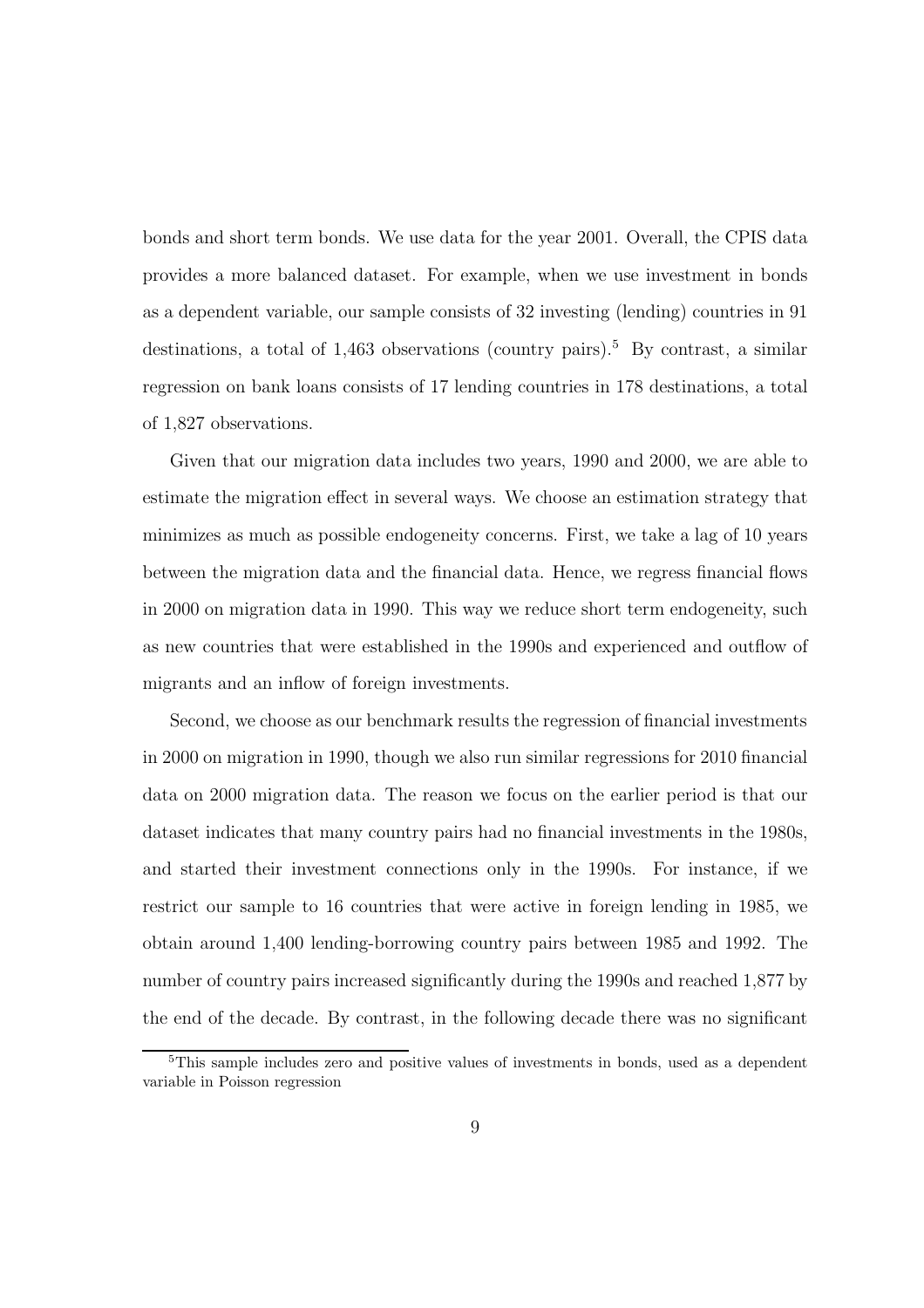change in the number of country pairs.<sup>6</sup> Part of the increase in lending-borrowing country pairs in the 1990s is due to new countries that were formed in the 1990s and part is due to a rise in the volume of international loans. In this respect, the migration stock in 1990 can be regarded as a predetermined variable for country pairs that had no lending activity in the 1980s and started to lend in the 1990s.<sup>7</sup>

We complete our dataset with gravity variables taken from Aviat and Coeurdacier (2007) and CEPII (CHELEM dataset). Trade data are taken from Feenstra et al.  $(2005).$ 

#### 4 Results

To relate our results to previous literature, we start with the specification of Aviat and Coeurdacier (2007) who studied a similar regression without the migration variable. After replicating their results, we proceed with a specification that is in line with Okawa and van Wincoop (2012). This specification includes country fixed effects of source and destination countries and excludes asset return variables. We estimate this specification with OLS and Poisson estimator, where the latter enables to include zero flows.

Table 1 presents the main findings. Columns (1) reports a gravity specification without country fixed effects, which replicates the first specification studied by Aviat and Coeurdacier  $(2007)^8$ . To save space, the table reports only variables that are ij

<sup>6</sup> In 2010 the number of country pairs reached 1,908.

<sup>7</sup>However, our results are fully robust to the use of data for the 2000-2010 period.

<sup>8</sup>The only difference is that Aviat and Coeurdacier (2007) imposed a coefficient of one on the log of GDP while we do not. However, since we concentrate in the main text on the specification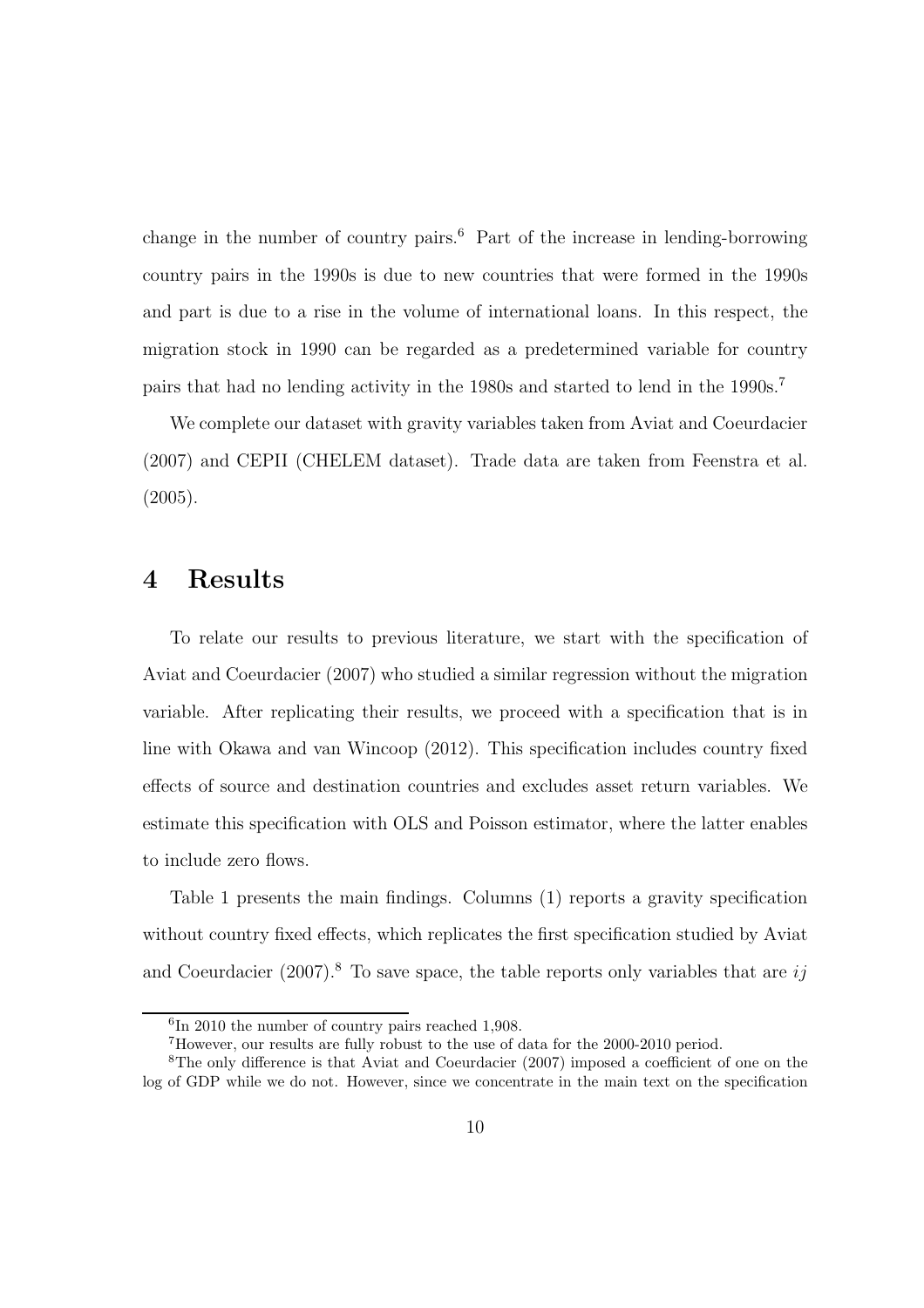specific. The results suggest that cross-border international loans tend to increase with physical and cultural proximity, as found previously by Aviat and Coeurdacier (2007) and Portes and Rey (2005). Overall, our estimated coefficients are consistent with Aviat and Coeurdacier (2007). For instance, the distance coefficient in Aviat and Coeurdacier (2007) is estimated at -0.44 (table 4 column 3 in their paper), which is statistically not different from our estimate.

We introduce migration in column (2) and find a strong positive effect of migration on international loans, with an elasticity of .18. Interestingly, the inclusion of migration reduces the coefficients of the traditional gravity variables (e.g., distance, colonial links, common language and common legal origin). This result suggests that the presence of foreign migrants helps alleviating information frictions that impede foreign lending. We explore this hypothesis further below.

The flow of migration between countries is not random. Some countries tend to attract more migrants than others (e.g., the US), or send more migrants to other countries (e.g., African countries). Hence, the main concern with the specification in column (2) is that the migration variable captures unobservable characteristics of the sending or receiving countries which are also correlated with financial flows. A first step to address this issue is to include country fixed effects. Columns (3) and (4), therefore, report the results with country fixed effects. The coefficient on migration is still highly significant; the other coefficients are generally robust to the inclusion of fixed effects, though some of them exhibit large changes in magnitude, in particular the distance variable.

with country fixed effects, this difference will be immaterial.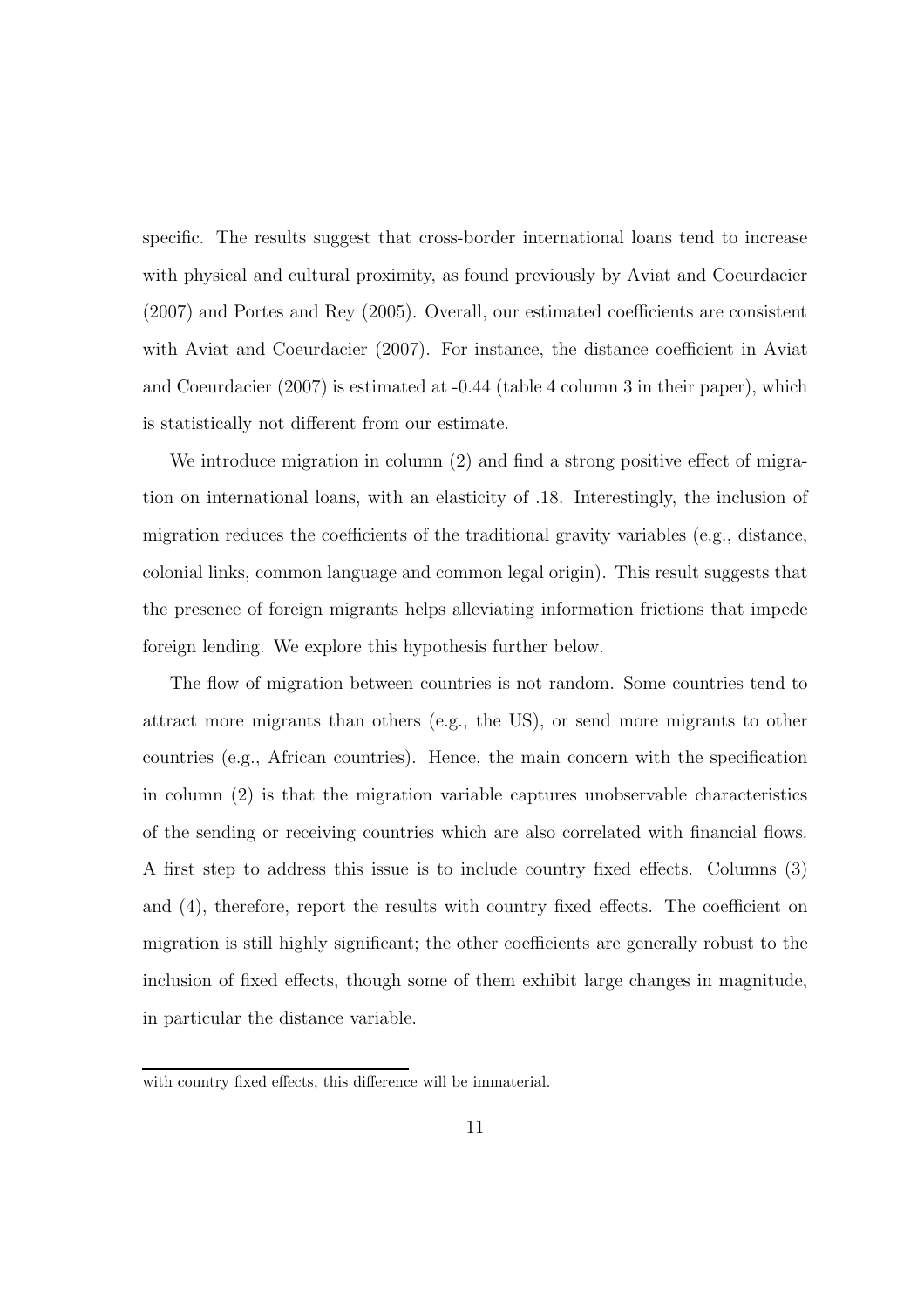Our preferred model follows the gravity specification of Okawa and van Wincoop (2012), which is consistent with information frictions that affect the perceived volatility of asset returns. Hence, we drop the fiscal variables, which represent transaction costs that do not affect the perceived volatility. We also drop stock market correlation, as suggested by Okawa and van Wincoop (2012). This does not affect much the explanatory power of the regression, as evident from the  $R^2$  statistic. On the other hand, we gain a much larger sample with 17 lending countries, 175 borrowing countries and a total of 1,628 observations (country pairs), given missing data and zeros, which is twice the original sample size. For a list of countries included in this sample see Table 10. Moreover, by employing the Poisson estimator suggested by Santos Silva and Tenreyro (2006) we are able to include observations with zero loans, which raises the sample size to 1,827 observations. Note that we add only country pairs for which we positively know that the amount of loans is zero or close to zero.<sup>9</sup> The Poisson estimator produces a smaller distance coefficient, as already emphasized by Santos Silva and Tenreyro (2006) in a trade regression. By contrast, the migration coefficient slightly increases (see Column 6) compared to the OLS estimator (see Column 5) and remains highly significant. However, the other covariates seem less robust to the estimation method, as their coefficients change significantly across the two estimators.

<sup>9</sup>The rise in the sample size is moderate for two reasons, First, we include only country pairs that have positive migration flows. Second, countries that do not borrow from at least two lending countries are dropped due to the fixed effects. Hence, conditional on having positive migration and at least two lending countries per each borrowing country, the share of country pairs with zero loans is around 11 percent of the sample.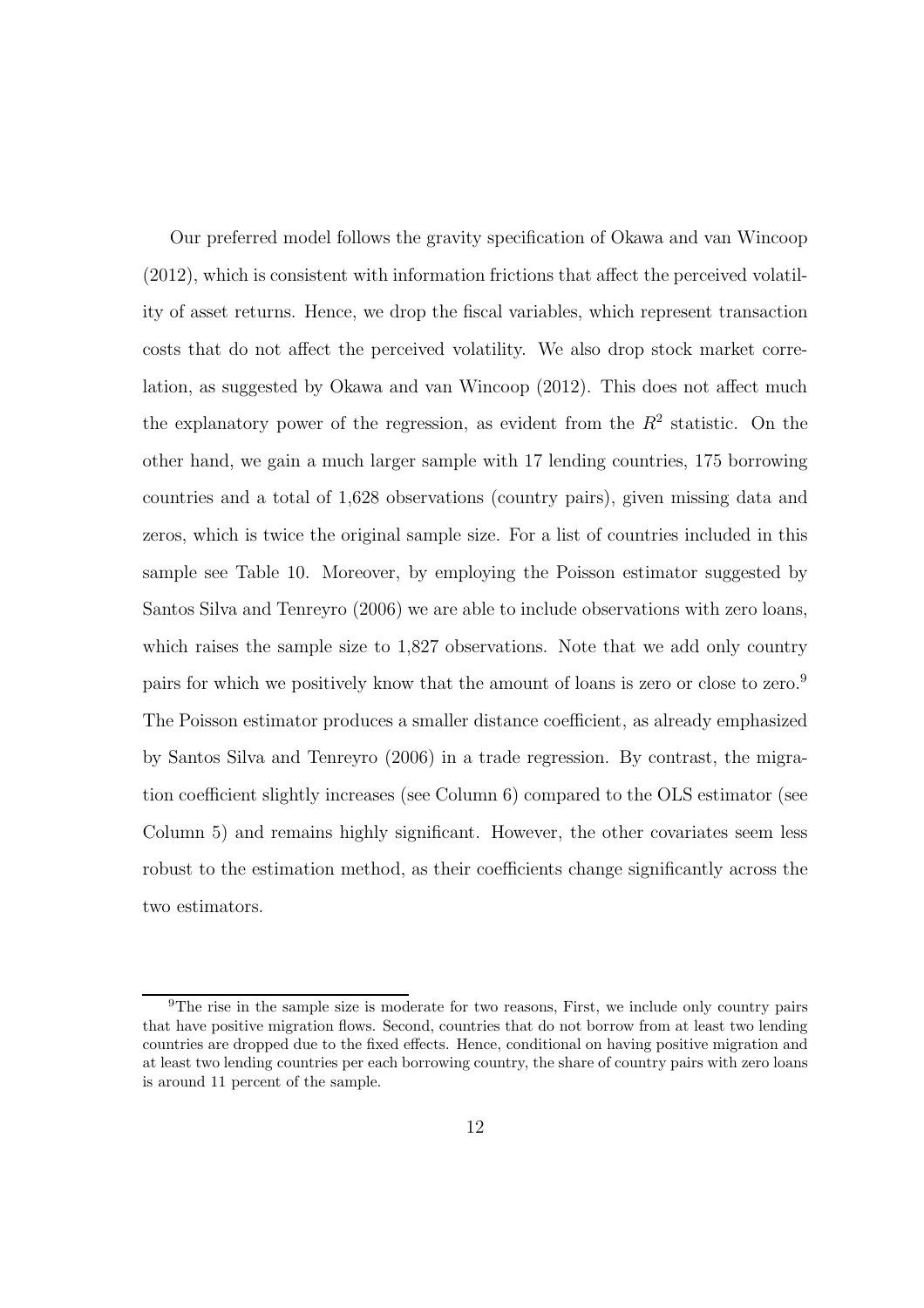#### 4.1 Skilled versus unskilled migration

As explained in section 2, our identification strategy relies on differential effects along three dimensions: skilled versus unskilled, cultural proximity, information sensitivity. The significance of migration in the gravity regressions of foreign loans suggests that migrants indeed alleviate informational frictions between their host and home countries. Arguably, to be able to perform such a role, migrants should have the required skills and connections that allow them to communicate efficiently with the financial markets in their host country and connect them with their home countries. Hence, one would expect the migration effect to work mainly through skilled migrants. We test this hypothesis by comparing the coefficient of skilled migrants versus unskilled migrants in the gravity model.

Table 2 re-estimates the gravity model by distinguishing between skilled and unskilled migrants. Skilled migrants are defined as migrants with at least college education. The samples correspond to columns (5) and (6) of Table 1, subject to data availability. The results strongly indicate that the migration effect is driven primarily by skilled migrants. When skilled and unskilled migrants are included separately in the regression (columns 1 and 2) the coefficient on skilled migration is substantially higher and more significant than for unskilled migration. When they are jointly included, only skilled migration is significant, be it in the OLS or the Poisson regressions in columns (3) and (5), respectively. Columns (4) and (6) perform the same test on bilateral export, as a placebo test. As can be seen, in the export regressions there is no differential effect for skilled migration. This replicates Kugler and Rapoport (2011b) that found a similar result on a much larger sample. This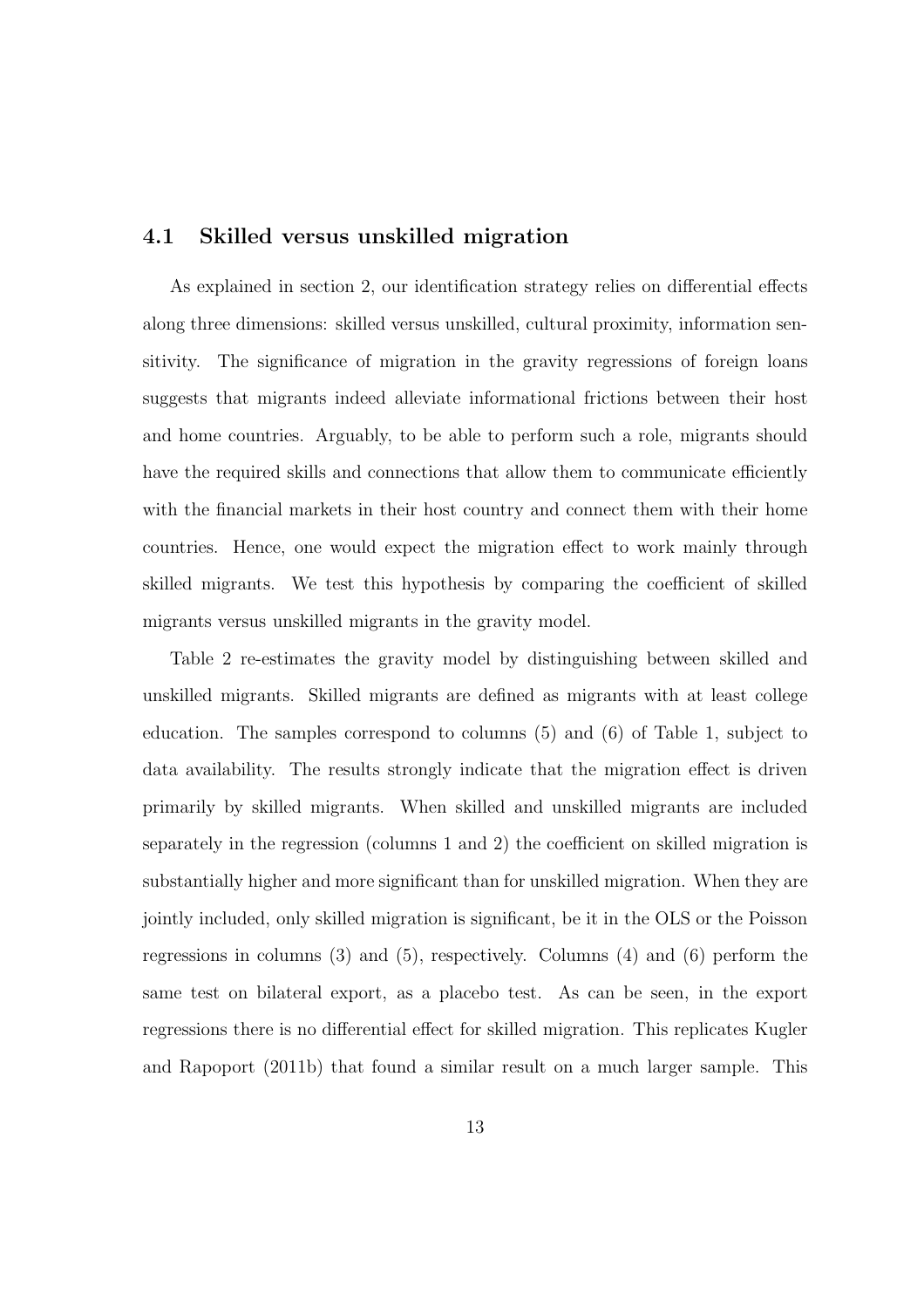result implies that foreign loans are much more information sensitive than foreign trade.

#### 4.2 Cultural Proximity

We next examine the migration effect on countries that are culturally close to each other compared to countries that are culturally distant. We therefore add interaction terms between migration and cultural proximity variables, such as common language, common colonizer and common legal origin. We expect the migration effect to be stronger for country pairs that are culturally distant, that is, we expect a negative coefficient on the interaction terms. In these cases indeed, information frictions are likely to be more severe.

The OLS and Poisson estimators are presented in Tables 3 and 4. We focus on skilled migration because our previous findings indicate that the migration effect works mainly through skilled migration. The results show that the migration effect is smaller for countries that are culturally closer one to the other. In fact, the Poisson estimates suggest that the migration effect is practically zero for countries that are culturally close. Hence, the presence of migrants is mostly critical to financial flows between countries that are culturally more distant. A similar picture arises from the OLS estimator (Table 3), however, the results are somewhat weaker.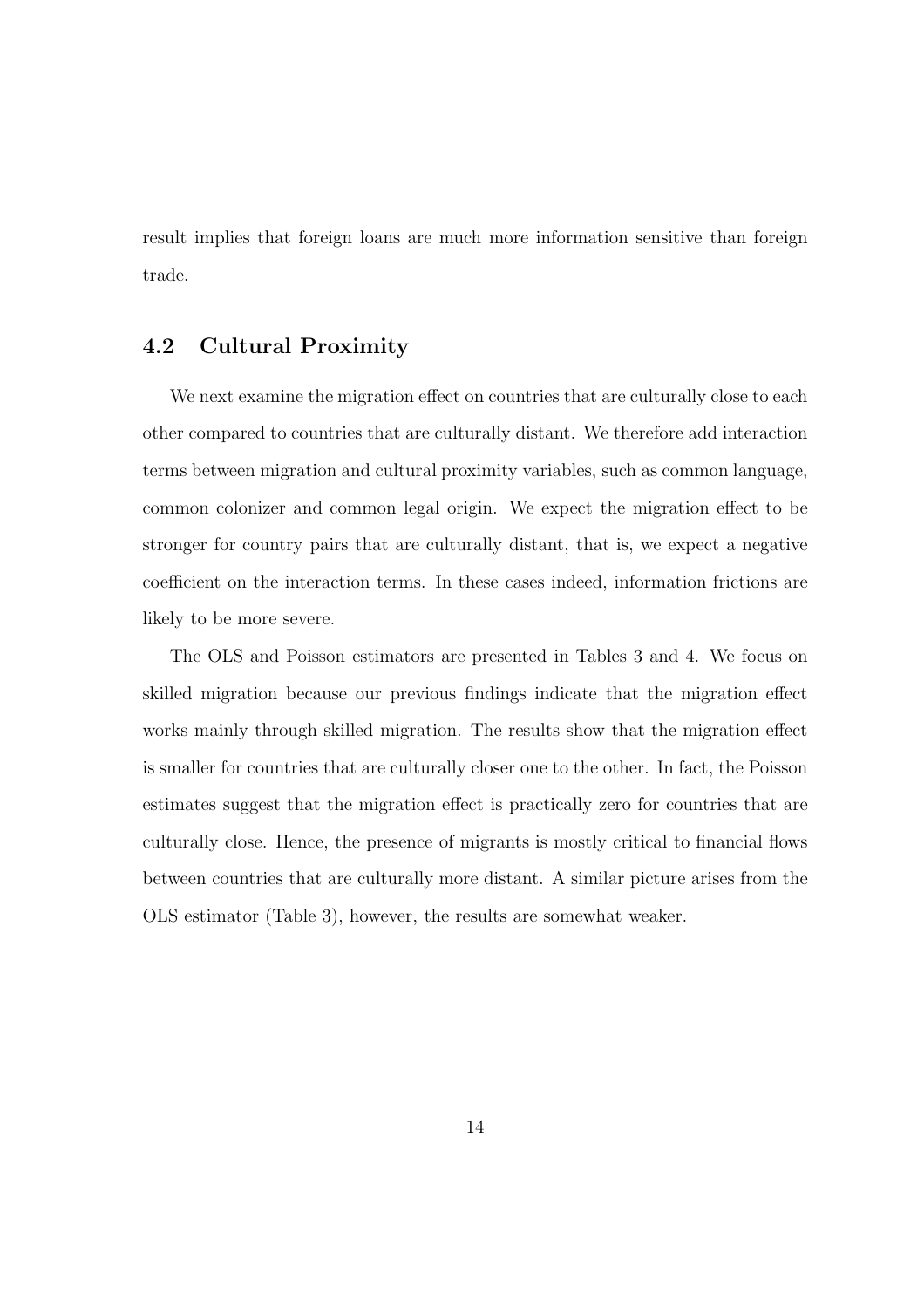### 5 Other Types of Financial Flows

Thus far we examined the impact of migration on international bank lending. To test the robustness of our previous results, we extend the analysis to tradable securities. Tables 5 and 6 estimate gravity regressions of loans, equity and debt securities. Skilled and unskilled migration are used as explanatory variables. Table 5 reports the OLS estimator and Table 6 reports the Poisson estimator. Since the availability of securities data is more limited than for international loans, we focus on the Poisson results (Table 6). These results include observations with zero values, which raises the sample size from 748 to 1069 observations. The sample is fixed across all regressions, covering 17 lending countries and 109 borrowing countries.

The results in Table 6 confirm our previous findings. Migration has a significant impact on all three types of financial assets: bank loans, equity shares, and bonds. Moreover, the coefficients for skilled migrants are consistently higher than for unskilled migrants, which is in accordance with our previous results. This result suggests that the presence of migrants alleviates information frictions that impede investment in foreign assets. Hence, our results seem to be robust to different types of financial assets.

The extension of the empirical analysis to heterogeneous financial assets enables to identify the migration effect in yet another way. We can test whether the impact of migration differs across financial assets that vary in their information sensitivity. Namely, investment in financial assets that are riskier and requires deeper knowledge about the destination country should be affected more strongly by the presence of migrants from the destination country. For instance, bank loans are usually regarded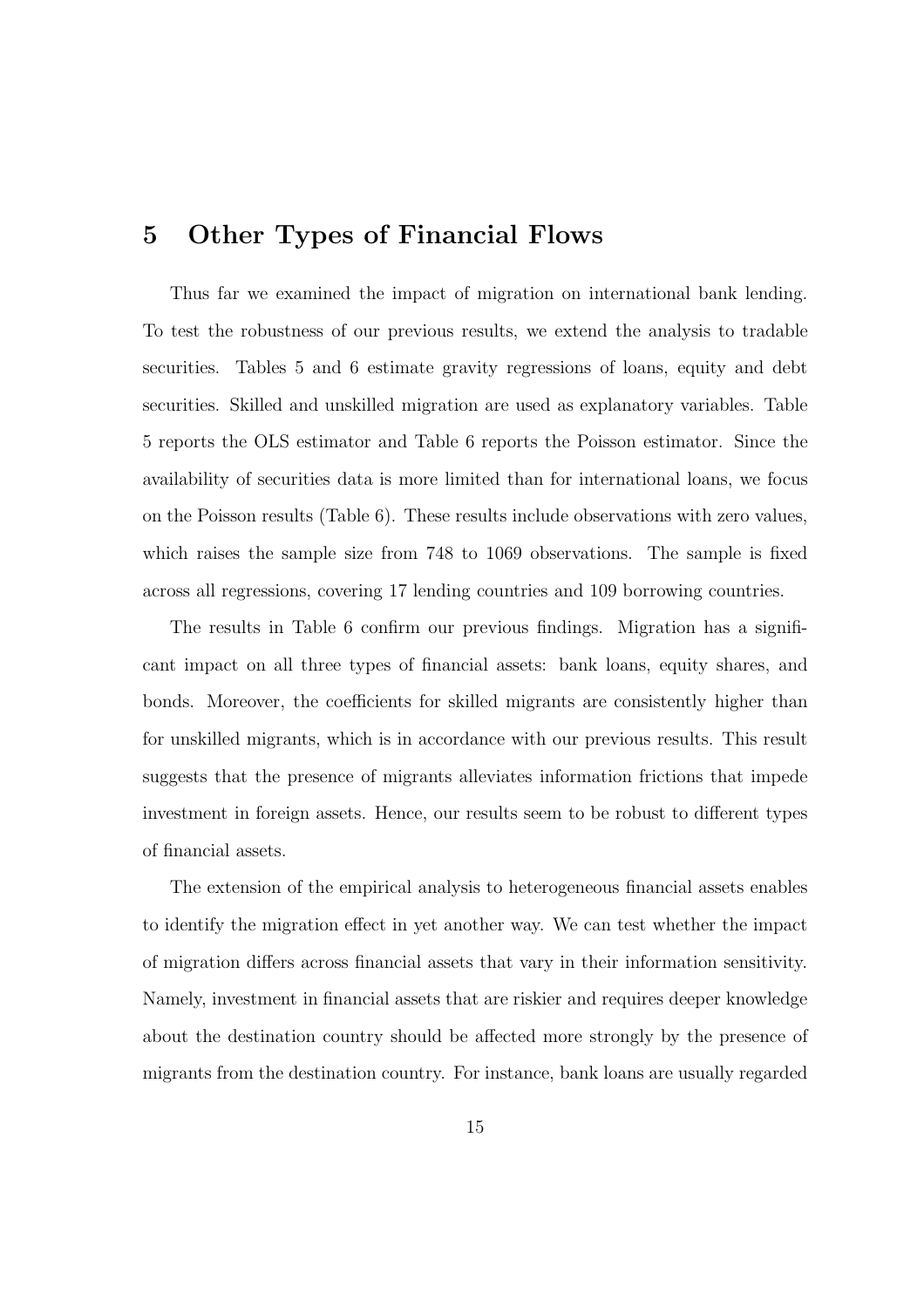as more information sensitive and require careful monitoring. On the other hand, securities are traded openly and information on these assets flows publicly.

Indeed, Tables 5 and 6 indicate that the migration effect is somewhat stronger for loans, compared to shares and bonds. However, the difference is generally not significant. The reason might be related to the fact that loans, equity and bonds differ on many dimensions, not just information frictions. First, the agencies that collect the data are different. Data on loans are collected by the BIS and securities data are collected by the IMF. The two institutions use different definitions of cross-border financial flows. Second, these broad aggregates comprise heterogeneous portfolios, on which we have no information. For instance, bank loans may represent claims on safe financial institutions, which are less informational sensitive, or direct loans to private corporations, which bear higher information cost. In this regard, Tables 5 and 6 are not very useful in identifying differential effects across different asset classes.

To explore this point more neatly, we exploit data on international investment in long term and short term bonds. These two types of securities differ mainly in their term to maturity. To support this argument, we provide data on European bonds published by the ECB, which is summarized in Table 7. These data show that 95 percent of short term bonds and long term bonds are issued by financial institutions and governments. Only 5 percent are issued by non-financial corporations. The table shows that long term bonds and short term bonds are fairly similar in terms of issuer's type. Moreover, almost all bonds are issued by borrowers that are relatively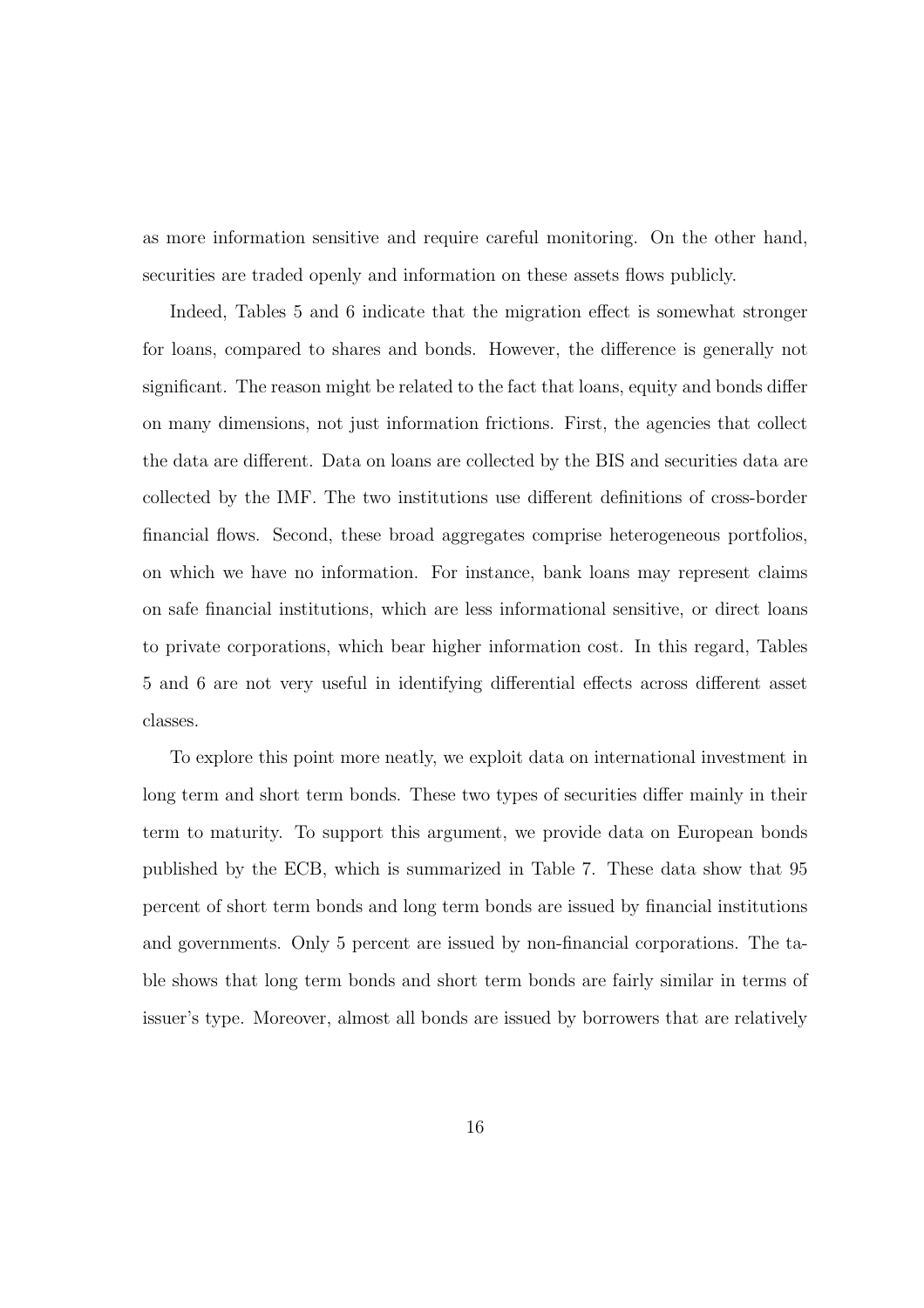safe, namely, governments and financial institutions.<sup>10</sup> This indicates that the heterogeneity in credit risk across long term and short term bonds is relatively narrow. While this data represent European Bonds, we do not have any reason to believe that it is dramatically different in other countries. Hence, we conclude that long term bonds and short term bonds reflect assets that are relatively homogeneous in terms of credit risk. Thus, the principal difference between long term and short term bonds is the term to maturity.<sup>11</sup> We use this difference as a proxy for information sensitivity.

Investment in long term bonds requires deeper understanding of the destination country. The investor needs to forecast credit risks on a longer horizon. Furthermore, if the bonds are not held to maturity, then interest rate risk is also involved. In most cases, exchange rate risk would also be an issue in international bond markets. Hence, investors in long term bonds need to have better knowledge not only on the credit risk of the particular issuer, but also on the macroeconomic environment of the destination country. This implies that investment in long term bonds is more informational sensitive than short term bonds. Hence, we can identify the migration effect by testing whether the migration coefficient is larger for long term bonds compared to short term bonds.

The results are presented in Tables 8 and 9. Since the sample size is small, we again focus here on the Poisson estimator, presented in Table 9, which includes zero values (but not missing data). The list of countries included in this sample is

 $10$ It should be noted that our regressions refer to 2001, hence the rise in default risk of banks and governments during the crisis of 2008 is not included in our sample period.

 $11$ Short term bonds are defined as bonds with maturity of up to one year.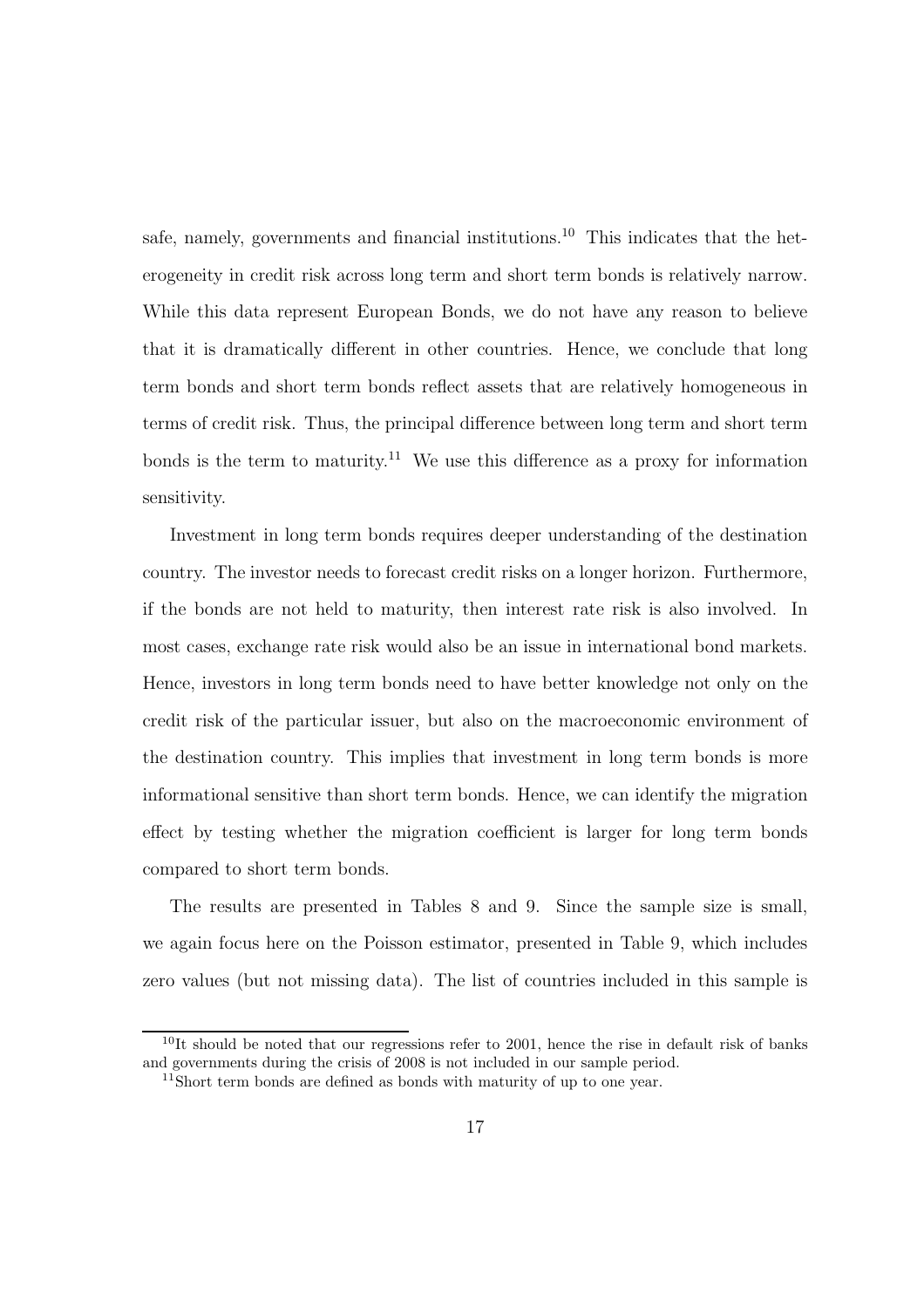given in Table 11. The main result that appears from the table is that migration is still highly significant for long term bonds, but not significant for short term bonds. Moreover, the differential effect of skilled versus unskilled migration holds in the regression on long term bonds, but not on short term bonds. These results indicate that the migration effect works through the information channel, because informationally sensitive investments are more affected by the presence of migrants.

### 6 Conclusion

This paper investigates the role of migration as a determinant of international financial flows. We introduce migration into a standard gravity model and find a positive impact on three different types of financial investments (bank loans, equity shares and bonds). The results strongly suggest that the channel through which migration affects bilateral financial flows is the information channel. Indeed, we find that the effect of migration on financial flows is strongest where informational problems are more acute. This is the case when we compare asset types that differ in terms of informational sensitivity (e.g., short versus long term bonds), country pairs characterized by different levels of cultural proximity (e.g., countries sharing versus not sharing a common language), and types of migrants that differ in their ability to disseminate information across borders (e.g., high-skill versus low-skill migrants).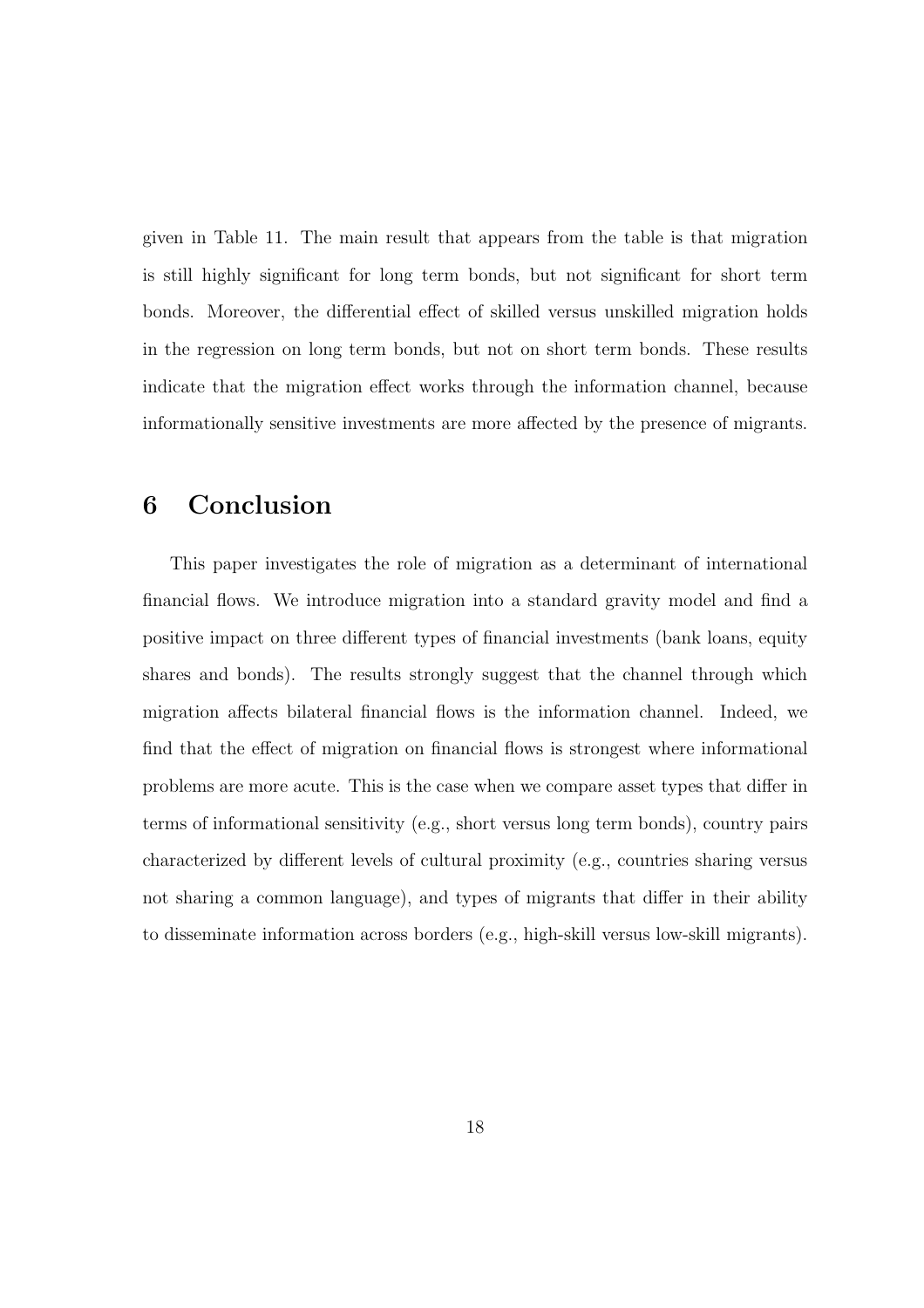### References

- [1] Agrawal, A.K, Kapur, D., J. McHale and A. Oettl (2011): Brain drain or brain bank? The impact of skilled emigration on poor country innovation, Journal of Urban Economics, 69, 1: 43-55.
- [2] Artuc, Erhand, Frederic Docquier, Caglar Ozden and Christopher Parsons (2013): "A Global Assessment of Human Capital Mobility: the Role of non-OECD Destinations", Mimeo, Catholic University of Louvain.
- [3] Aviat, Antonin and Nicolas Coeurdacier, "The geography of trade in goods and asset holdings," Journal of International Economics 71 (2007) 2251.
- [4] Chitu, Livia Barry Eichengreen and Arnaud J. Mehl (2013), "History, Gravity and International Finance," NBER Working Paper 18697.
- [5] Coeurdacier, Nicolas and Helene Rey, "Home Bias in Open Economy Financial Macroeconomics," Journal of Economic Literature, 51(1), 2013, 63-115.
- [6] Combes, P.-Ph., Lafourcade, M., and Mayer, T. (2005), The trade creating effects of business and social networks: Evidence from France, Journal of International Economics, 66, 1: 1-29.
- [7] Docquier, F. and A. Marfouk (2006), International migration by education attainment, 1990-2000, In C. Ozden and M. Schiff, eds.: International Migration, Brain Drain and Remittances, New York: McMillan and Palgrave, Chapter 5, pp. 151-99.
- [8] Docquier, F. and H. Rapoport (2012): Globalization, brain drain and development, Journal of Economic Literature, 50(3), 681-730.
- [9] Feenstra, Robert C., Robert E. Lipsey, Haiyan Deng, Alyson C. Ma, Hengyong Mo (2005), "World Trade Flows: 1962-2000," NBER Working Paper 11040.
- [10] Flandreau, Marc, "Home Biases, Nineteenth Century Style," Journal of the European Economic Association, 4(2-3), 2006, 634-643.
- [11] Gould, D.M. (1994), Immigrant links to the home country: empirical implications for U.S. bilateral trade flows, Review of Economics and Statistics, 76, 2: 302 16.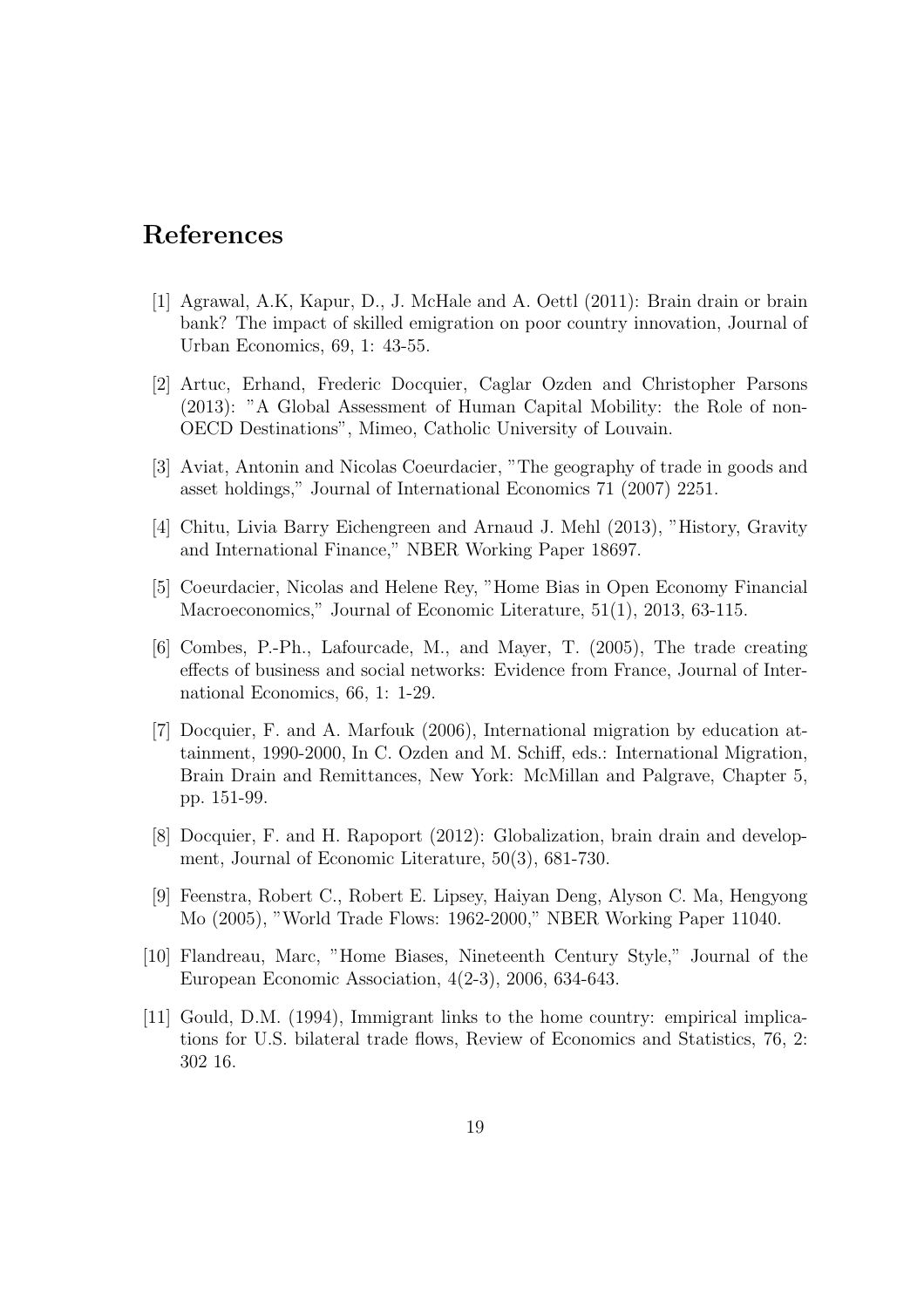- [12] Head, K. and J. Ries (1998), "Immigration and trade creation: Evidence from Canada," Canadian Journal of Economics, 31, 1: 47-62.
- [13] Iranzo, S. and G. Peri (2009): Migration and trade: theory with an application to the Eastern-Western European integration, Journal of International Economics, 79, 1: 1-19.
- [14] Javorcik, B.S., C. Ozden, M. Spatareanu and I.C. Neagu (2011): Migrant Networks and foreign Direct Investment, Journal of Development Economics, 94, 2: 151-90. 13
- [15] Kerr, W.R. (2008): Ethnic Scientific Communities and International Technology Diffusion, Review of Economics and Statistics, 90: 518—537.
- [16] Kugler, M., and H. Rapoport (2007), International labor and capital flows: complements or substitutes?, Economics Letters, 94(2): 155-62.
- [17] Kugler, M., and H. Rapoport (2011a), Migration and cross-border equity portfolio flows, CID Working Paper No. 223, Harvard University, July.
- [18] Kugler, M., and H. Rapoport (2011b), Migration, FDI and the margins of trade, CID Working Paper No 222, Harvard University, June.
- [19] Lane, Philip R., and Gian Maria Milesi-Ferretti, International Investment Patterns, Review of Economics and Statistics, 90:3 (2008), 538549.
- [20] Martin, Philippe, and Helene Rey, Financial Super-Markets: Size Matters for Asset Trade, Journal of International Economics 64:2 (2004), 335361.
- [21] Okawa, Yohei and Eric van Wincoop (2012), "Gravity in International Finance," Journal of International Economics 87 (2012), 205-215.
- [22] Portes, Richard, and Helene Rey, The Determinants of Cross-Border Equity Flows, Journal of International Economics 65:2 (2005), 269296.
- [23] Rauch, J.E. and A. Casella (2003): Overcoming informational barriers to international resource allocation: prices and ties, Economic Journal, 113: 21 42.
- [24] Rauch, J.E. and V. Trindade (2002): Ethnic Chinese networks in international trade, Review of Economics and Statistics, 84, 1: 116-30.
- [25] Santos Silva, J. M. C. and Silvana Tenreyro (2006), "The Log of Gravity," The Review of Economics and Statistics, November 2006, 88(4): 641658.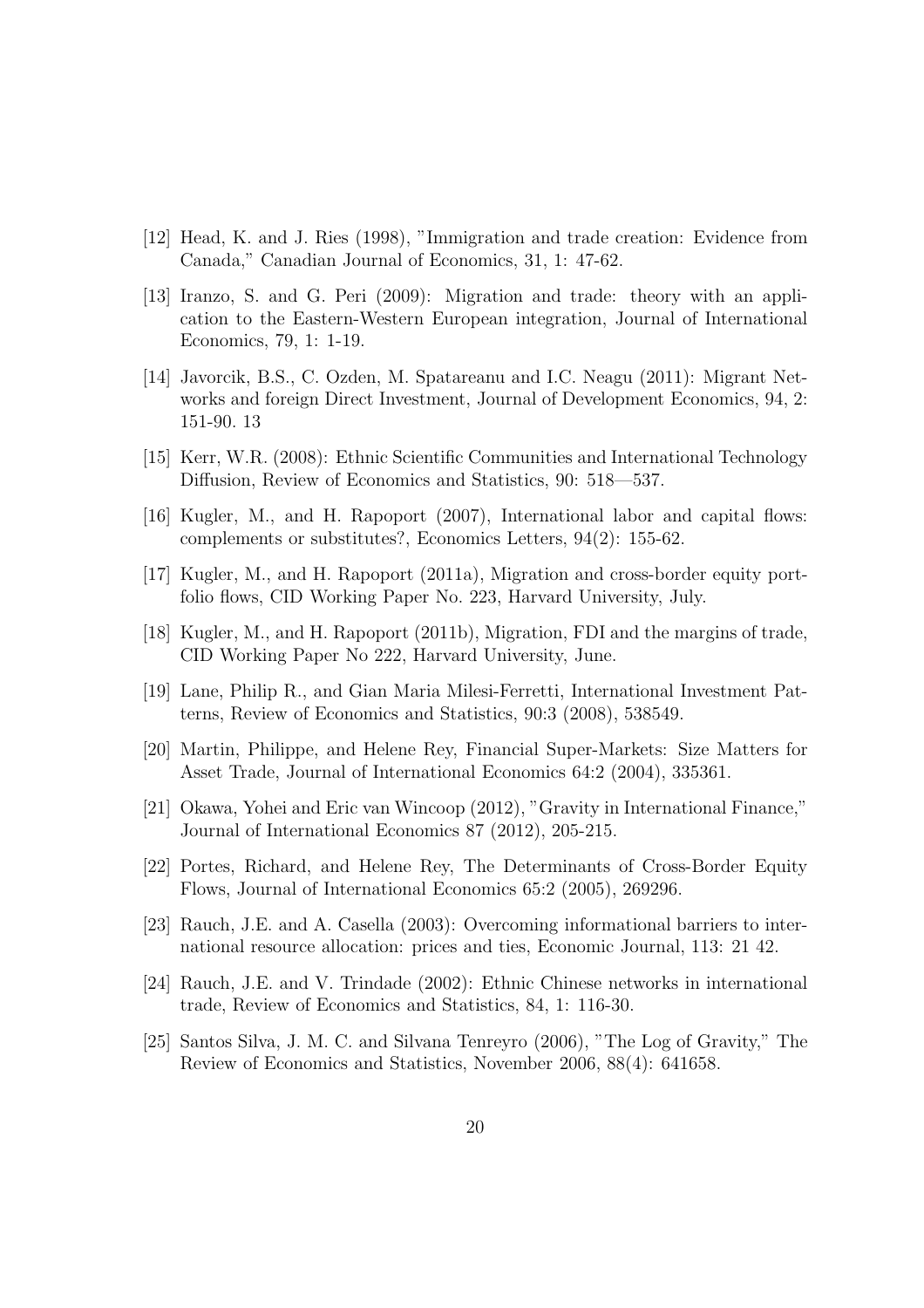| Dependent Variable:           | $log (Loans_{ij})$      |                 |                 |             |                 | $\text{Loans}_{ij}$ |
|-------------------------------|-------------------------|-----------------|-----------------|-------------|-----------------|---------------------|
|                               | (1)                     | (2)             | (3)             | (4)         | (5)             | (6)                 |
| $log$ Migration <sub>ii</sub> |                         | $0.184^{***}\,$ |                 | $0.125***$  | $0.150^{***}\,$ | $0.179***$          |
|                               |                         | (0.038)         |                 | (0.050)     | (0.037)         | (0.028)             |
| $log Distance_{ij}$           | $-0.368^{\ast\ast\ast}$ | $-0.247***$     | $-0.710***$     | $-0.595***$ | $-0.701***$     | $-0.253***$         |
|                               | (0.078)                 | (0.080)         | (0.121)         | (0.123)     | (0.107)         | (0.050)             |
| (Colonial Link) <sub>ii</sub> | $0.897***$              | $0.777***$      | $1.337^{***}\,$ | $1.169***$  | $1.328***$      | 0.176               |
|                               | (0.239)                 | (0.239)         | (0.266)         | (0.267)     | (0.204)         | (0.170)             |
| $(Language)_{ii}$             | 0.320                   | 0.075           | $0.127\,$       | 0.048       | 0.260           | $-0.197$            |
|                               | (0.202)                 | (0.216)         | (0.187)         | (0.190)     | (0.160)         | (0.236)             |
| (Legal origin) <sub>ii</sub>  | $0.694***$              | $0.579***$      | $0.485***$      | $0.410***$  | 0.144           | $0.450***$          |
|                               | (0.109)                 | (0.117)         | (0.124)         | (0.117)     | (0.111)         | (0.121)             |
| (Fiscal Treaty) <sub>ii</sub> | $0.009*$                | 0.007           | 0.001           | $-0.001$    |                 |                     |
|                               | (0.005)                 | (0.005)         | (0.004)         | (0.004)     |                 |                     |
| (Dividend Tax) <sub>ii</sub>  | $-0.012$                | $-0.015$        | $-0.022*$       | $-0.024**$  |                 |                     |
|                               | (0.011)                 | (0.011)         | (0.011)         | (0.011)     |                 |                     |
| (Interest Tax) <sub>ii</sub>  | $-0.014$                | $-0.014$        | 0.013           | 0.013       |                 |                     |
|                               | (0.012)                 | (0.012)         | (0.011)         | (0.011)     |                 |                     |
| $(Correlation)_{ii}$          | 2.247***                | $1.946***$      | 0.285           | 0.338       |                 |                     |
|                               | (0.470)                 | (0.510)         | (0.538)         | (0.550)     |                 |                     |
| Country fixed effects         | N <sub>o</sub>          | No              | Yes             | Yes         | Yes             | Yes                 |
| $\mathbf N$                   | 824                     | 824             | 824             | 824         | 1,628           | 1,827               |
| $\mathbf{L}$                  | 16                      | 16              | 16              | 16          | 17              | 17                  |
| B                             | 62                      | 62              | 62              | 62          | 175             | 178                 |
| $R^2$                         | 0.69                    | 0.70            | 0.86            | 0.86        | 0.85            | 0.94                |
| Estimator                     | <b>OLS</b>              | <b>OLS</b>      | <b>OLS</b>      | <b>OLS</b>  | <b>OLS</b>      | Poisson             |

Table 1: International bank lending and migration

Columns (1)-(5) are estimated by OLS. Column (6) is estimated by the Poisson estimator. Standard errors are clustered at the borrowing country level. N, L and B denote number of observations, number of lending countries and number of borrowing countries. Columns (1) and (2) include in addition the following country specific variables that are not reported: the log of GDP of countries  $i$  and  $j$ , the average stock return of country  $j$ , a dummy if country  $j$  is a tax haven and corruption dummies for countries  $i$  and  $j$ . These variables are dropped out in columns  $(3)-(6)$  which include country fixed effects for countries i and j.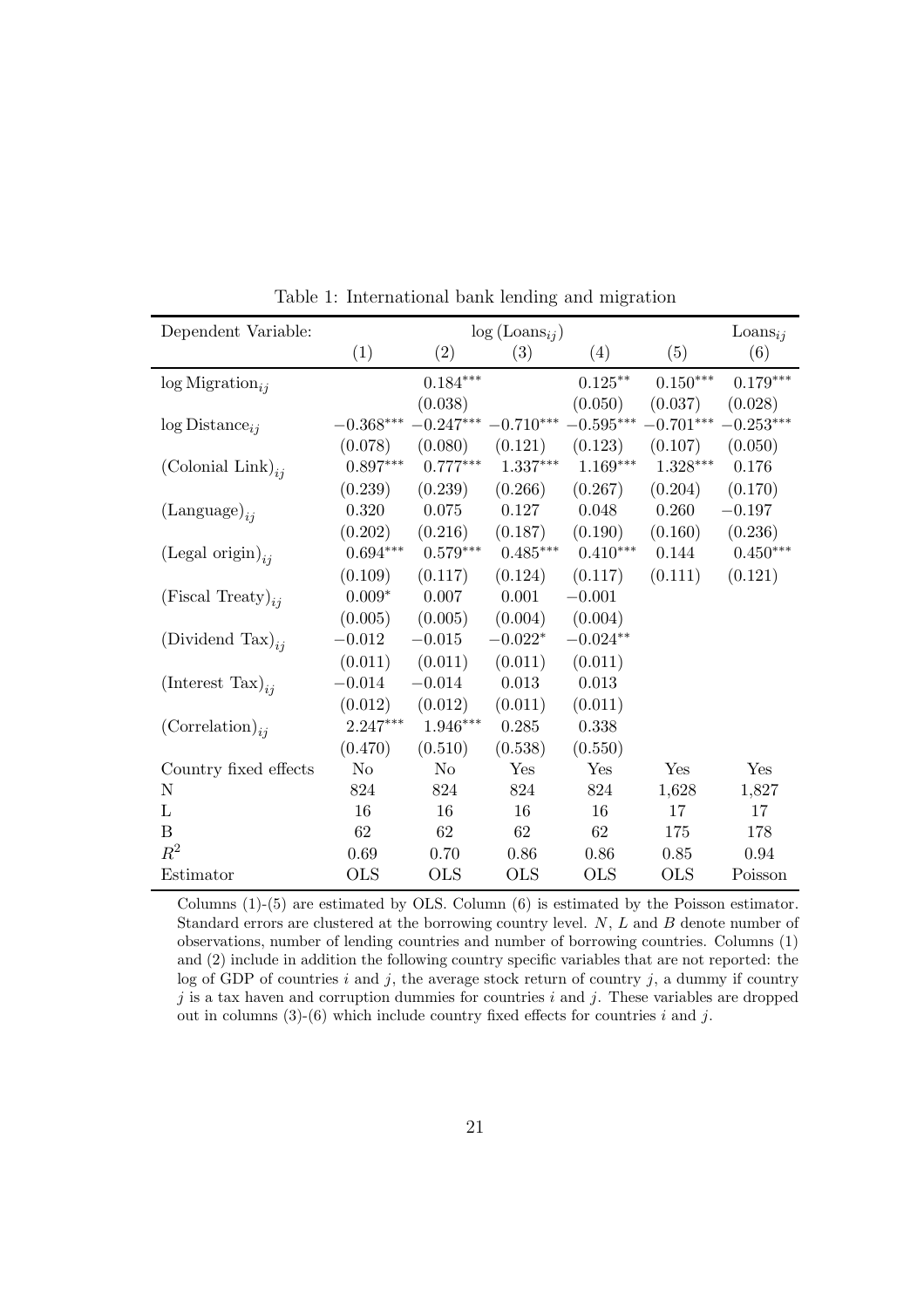| Dependent Variable: |                   | log(Loans)        |                   | log(Expert)      | Loans             | Export      |
|---------------------|-------------------|-------------------|-------------------|------------------|-------------------|-------------|
|                     | $\left( 1\right)$ | $\left( 2\right)$ | $\left( 3\right)$ | $\left(4\right)$ | $\left( 5\right)$ | (6)         |
| log(Skilled)        | $0.185***$        |                   | $0.217***$        | $0.072**$        | $0.232***$        | 0.087       |
|                     | (0.041)           |                   | (0.066)           | (0.035)          | (0.090)           | (0.058)     |
| log(Unskilled)      |                   | $0.120***$        | $-0.033$          | $0.084**$        | 0.001             | $0.119**$   |
|                     |                   | (0.034)           | (0.054)           | (0.033)          | (0.069)           | (0.056)     |
| log(Distance)       | $-0.726***$       | $-0.742***$       | $-0.736***$       | $-0.815***$      | $-0.258***$       | $-0.633***$ |
|                     | (0.108)           | (0.116)           | (0.112)           | (0.063)          | (0.051)           | (0.051)     |
| N                   | 1,427             | 1,427             | 1,427             | 1,427            | 1,546             | 1,546       |
| L                   | 17                | 17                | 17                | 17               | 17                | 17          |
| B                   | 158               | 158               | 158               | 158              | 157               | 157         |
| $\mathbb{R}^2$      | 0.86              | 0.86              | 0.86              | 0.93             | 0.94              | 0.97        |
| Estimator           | <b>OLS</b>        | <b>OLS</b>        | <b>OLS</b>        | <b>OLS</b>       | Poisson           | Poisson     |

Table 2: Skilled versus unskilled migration

Columns  $(1)$ ,  $(2)$ ,  $(3)$  and  $(5)$  estimate the impact of migration on loans, whereas columns  $(4)$  and  $(6)$ estimate the impact on trade. All columns are estimated by OLS except for columns (5) and (6) that are estimated by Poisson. Standard errors are clustered at the borrowing country level. N, L and B denote number of observations, number of lending countries and number of borrowing countries, respectively. All columns include country fixed effects, colonial link, language and legal origin as additional controls.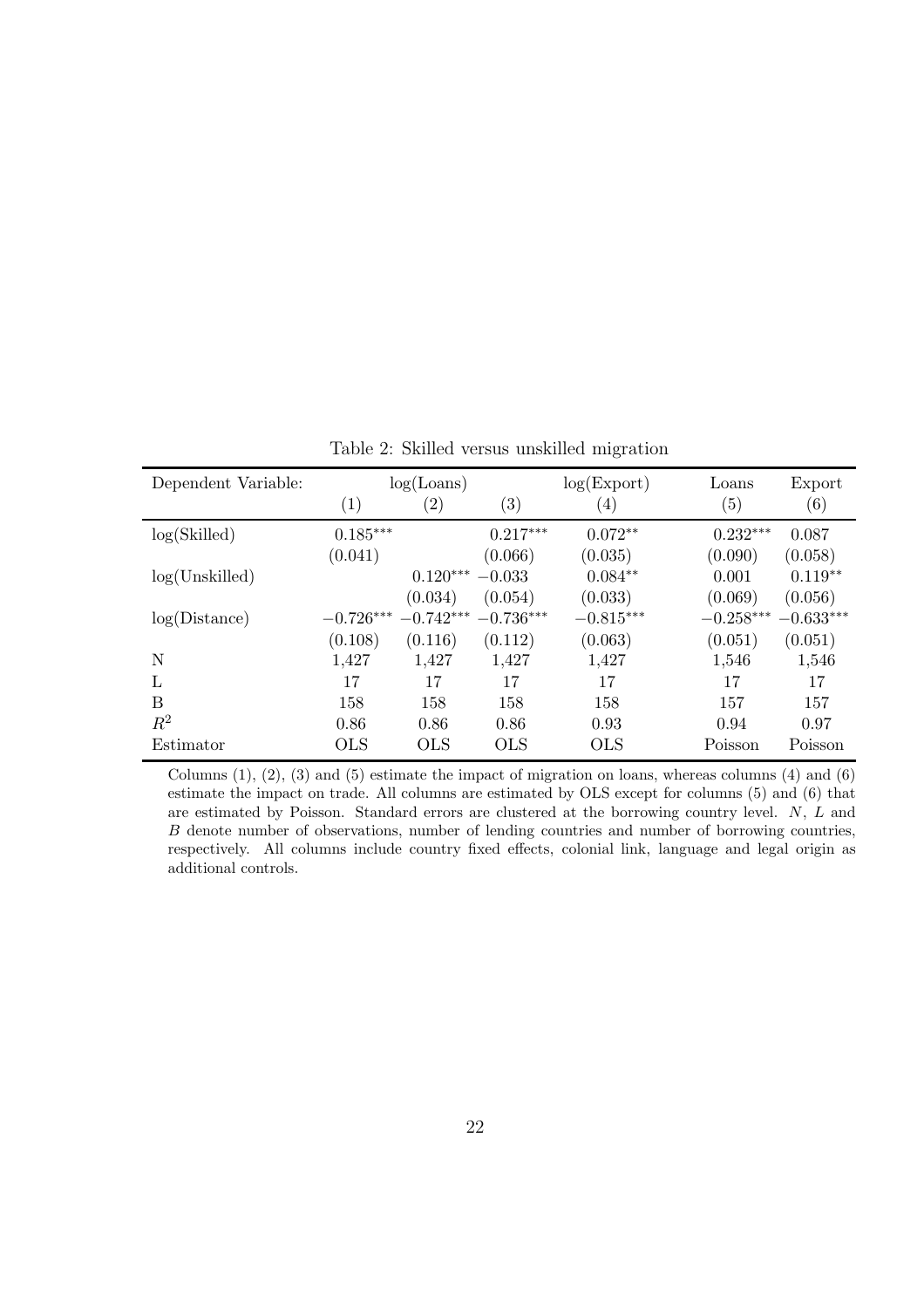| Dependent Variable:                                    | log(Loans)  |             |              |              |  |  |
|--------------------------------------------------------|-------------|-------------|--------------|--------------|--|--|
|                                                        | (1)         | (2)         | (3)          | (4)          |  |  |
| $\log$ Skilled <sub>ij</sub>                           | $0.200***$  | $0.207***$  | $0.193***$   | $0.191***$   |  |  |
|                                                        | (0.041)     | (0.040)     | (0.044)      | (0.044)      |  |  |
| $\log$ Skilled <sub>ij</sub> * Language <sub>ij</sub>  | $-0.101**$  |             |              | $-0.099*$    |  |  |
|                                                        | (0.049)     |             |              | (0.052)      |  |  |
| $\log$ Skilled <sub>ij</sub> * Colonizer <sub>ij</sub> |             | $-0.135*$   |              | $-0.104$     |  |  |
|                                                        |             | (0.074)     |              | (0.076)      |  |  |
| $\log$ Skilled <sub>ij</sub> * Legal <sub>ij</sub>     |             |             | 0.011        | 0.061        |  |  |
|                                                        |             |             | (0.037)      | (0.041)      |  |  |
| $log Distance_{ii}$                                    | $-0.715***$ | $-0.676***$ | $-0.695***$  | $-0.695***$  |  |  |
|                                                        | (0.102)     | (0.103)     | (0.102)      | (0.104)      |  |  |
| Obs.                                                   | 1,601       | 1,601       | 1,601        | 1,601        |  |  |
| No. of Lending Countries                               | 17          | 17          | 17           | 17           |  |  |
| No. of Borrowing Countries                             | 177         | 177         | 177          | 177          |  |  |
| $R^2$                                                  | 0.85        | 0.85        | 0.85         | 0.85         |  |  |
| Estimator                                              | OLS         | OLS         | $_{\rm OLS}$ | $_{\rm OLS}$ |  |  |

Table 3: Comparison between culturally closer/more distant countries (OLS results)

This table reports the OLS estimates of the differential effect of migration on loans across country pairs with different cultural proximity, measured by: (1) common language, (2) common colonizer (3) common legal origin. Standard errors are clustered at the borrowing country level.  $N$ ,  $L$  and  $B$  denote number of observations, number of lending countries and number of borrowing countries, respectively. All columns include country fixed effects, colonial link, language and legal origin as additional controls.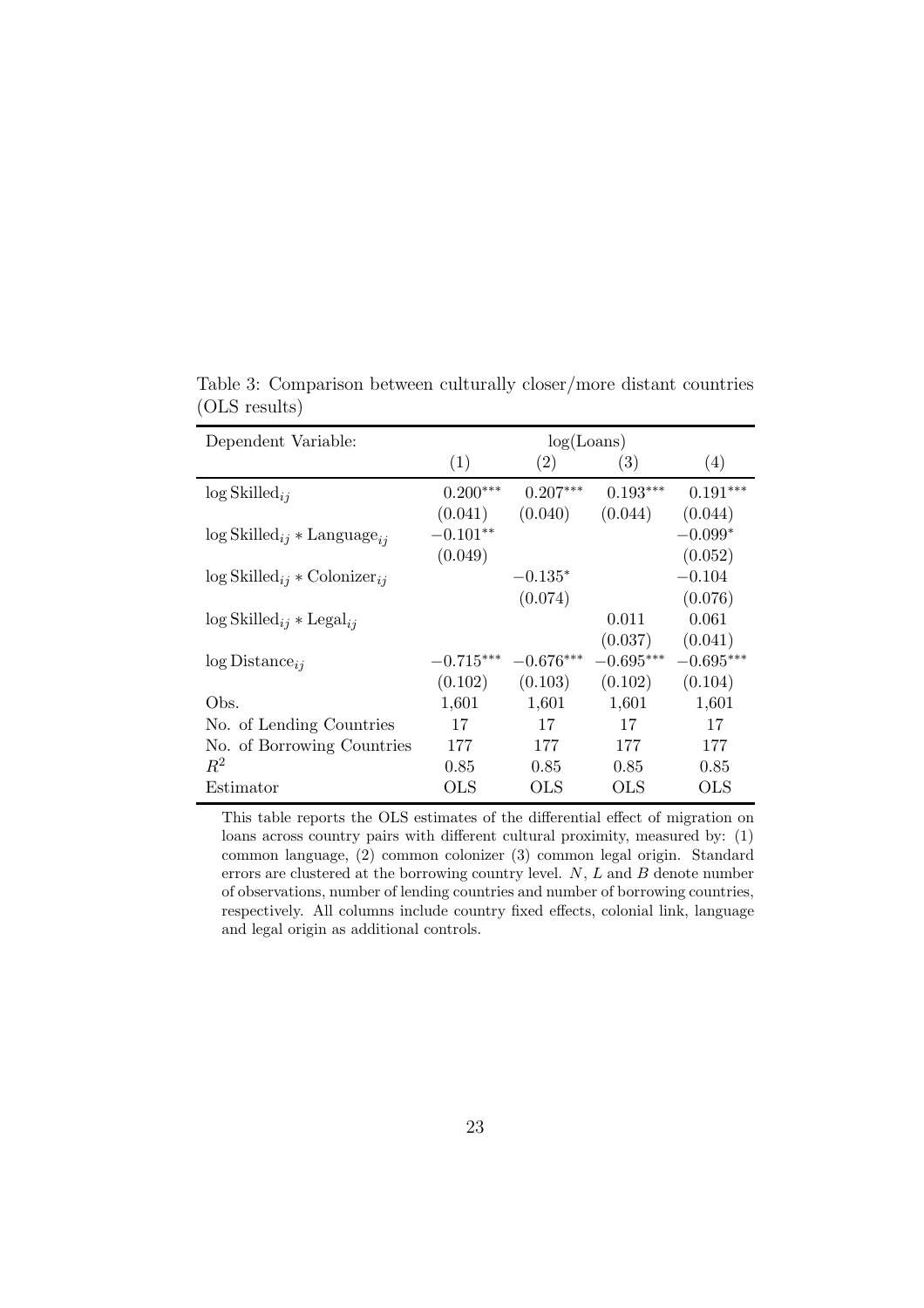| Dependent Variable:       | Loans       |             |             |             |
|---------------------------|-------------|-------------|-------------|-------------|
|                           | (1)         | (2)         | (3)         | (4)         |
| log(Skilled)              | $0.204***$  | $0.230***$  | $0.244***$  | $0.211***$  |
|                           | (0.033)     | (0.035)     | (0.032)     | (0.032)     |
| $log(Skilled)*Language$   | $-0.273***$ |             |             | $-0.224***$ |
|                           | (0.068)     |             |             | (0.076)     |
| $log(Skilled)*$ Colonizer |             | $-0.194**$  |             | $-0.099$    |
|                           |             | (0.082)     |             | (0.076)     |
| $log(Skilled)*Legal$      |             |             | $-0.144**$  | $-0.018$    |
|                           |             |             | (0.056)     | (0.067)     |
| log(Distance)             | $-0.297***$ | $-0.217***$ | $-0.273***$ | $-0.274***$ |
|                           | (0.048)     | (0.042)     | (0.039)     | (0.054)     |
| N                         | 1,776       | 1,776       | 1,776       | 1,776       |
| L                         | 17          | 17          | 17          | 17          |
| В                         | 177         | 177         | 177         | 177         |
| $R^2$                     | 0.94        | 0.94        | 0.94        | 0.94        |
| Estimator                 | Poisson     | Poisson     | Poisson     | Poisson     |

Table 4: Comparison between culturally closer/more distant countries (Poisson results)

This table reports the Poisson estimates of the differential effect of migration on loans across across country pairs with different cultural proximity, measured by: (1) common language, (2) common colonizer (3) common legal origin. Standard errors are clustered at the borrowing country level. N, L and B denote number of observations, number of lending countries and number of borrowing countries, respectively. All columns include country fixed effects, colonial link, language and legal origin as additional controls.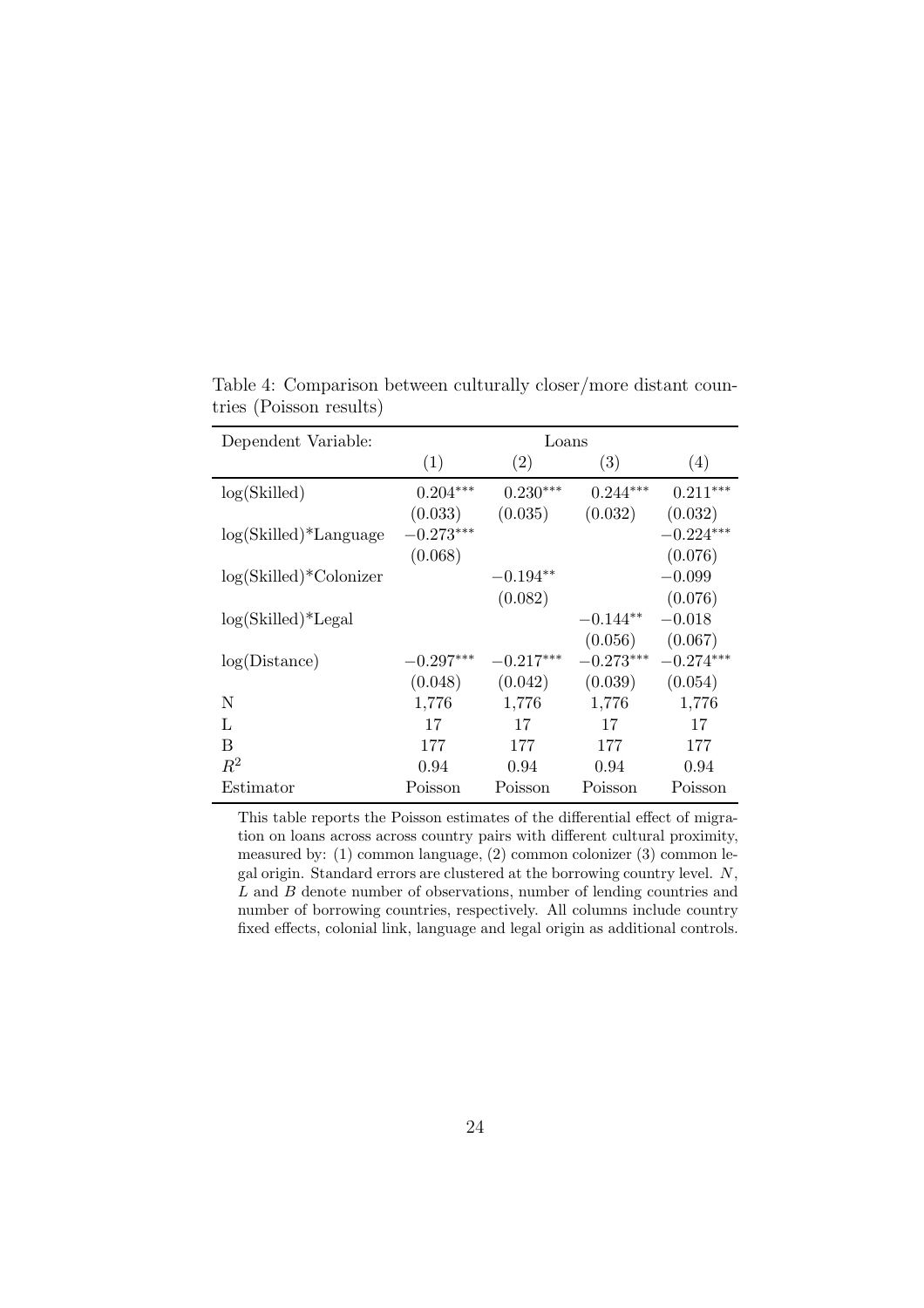| Dependent variables: | log(Loans)        |                   |                   | $log($ Equity $)$ |             | log(Bonds)  |  |
|----------------------|-------------------|-------------------|-------------------|-------------------|-------------|-------------|--|
|                      | $\left( 1\right)$ | $\left( 2\right)$ | $\left( 3\right)$ | $\left( 4\right)$ | (5)         | (6)         |  |
| log(Skilled)         | $0.202***$        |                   | $0.197***$        |                   | $0.133**$   |             |  |
|                      | (0.069)           |                   | (0.069)           |                   | (0.059)     |             |  |
| log(Unskilled)       |                   | $0.120**$         |                   | $0.117**$         |             | 0.072       |  |
|                      |                   | (0.046)           |                   | (0.056)           |             | (0.048)     |  |
| log(Distance)        | $-0.588***$       | $-0.613***$       | $-0.497***$       | $-0.522***$       | $-0.655***$ | $-0.678***$ |  |
|                      | (0.092)           | (0.093)           | (0.112)           | (0.113)           | (0.106)     | (0.106)     |  |
| N                    | 748               | 748               | 748               | 748               | 748         | 748         |  |
| L                    | 17                | 17                | 17                | 17                | 17          | 17          |  |
| B                    | 101               | 101               | 101               | 101               | 101         | 101         |  |
| $R^2$                | 0.85              | 0.85              | 0.91              | 0.91              | 0.86        | 0.86        |  |
| Estimator            | <b>OLS</b>        | <b>OLS</b>        | <b>OLS</b>        | <b>OLS</b>        | <b>OLS</b>  | <b>OLS</b>  |  |

Table 5: Loans, Equity Shares and Bonds - OLS

This table estimates the effect of migrants on several types of foreign assets: (1) bank loans, (2) equity shares  $(3)$  bonds. N, L and B denote number of observations, number of lending (investing) countries and number of borrowing (issuing) countries, respectively. Models are estimated by OLS with standard errors clustered at the destination country (borrowing country). All columns include country fixed effects, colonial link, language and legal origin as additional controls.

| Dependent variables: | Loans             |                   | Equity shares     |                   | <b>Bonds</b>      |             |
|----------------------|-------------------|-------------------|-------------------|-------------------|-------------------|-------------|
|                      | $\left( 1\right)$ | $\left( 2\right)$ | $\left( 3\right)$ | $\left( 4\right)$ | $\left( 5\right)$ | (6)         |
| log(Skilled)         | $0.247***$        |                   | $0.170***$        |                   | $0.235***$        |             |
|                      | (0.043)           |                   | (0.063)           |                   | (0.041)           |             |
| log(Unskilled)       |                   | $0.156***$        |                   | $0.152***$        |                   | $0.187***$  |
|                      |                   | (0.030)           |                   | (0.051)           |                   | (0.032)     |
| log(Distance)        | $-0.271***$       | $-0.278***$       | $-0.287***$       | $-0.272***$       | $-0.274***$       | $-0.259***$ |
|                      | (0.046)           | (0.051)           | (0.058)           | (0.065)           | (0.070)           | (0.072)     |
| N                    | 1,069             | 1,069             | 1,069             | 1,069             | 1,069             | 1,069       |
| L                    | 17                | 17                | 17                | 17                | 17                | 17          |
| B                    | 109               | 109               | 109               | 109               | 109               | 109         |
| $R^2$                | 0.92              | 0.92              | 0.95              | 0.95              | 0.95              | 0.95        |
| Estimator            | Poisson           | Poisson           | Poisson           | Poisson           | Poisson           | Poisson     |

Table 6: Loans, Equity Shares and Bonds - Poisson

This table re-estimates the models in table 5 with the Poisson estimator. Standard errors are clustered at the borrowing country level.  $N$ ,  $L$  and  $B$  denote number of observations, number of lending (investing) countries and number of borrowing (issuing) countries, respectively. All columns include country fixed effects, colonial link, language and legal origin as additional controls.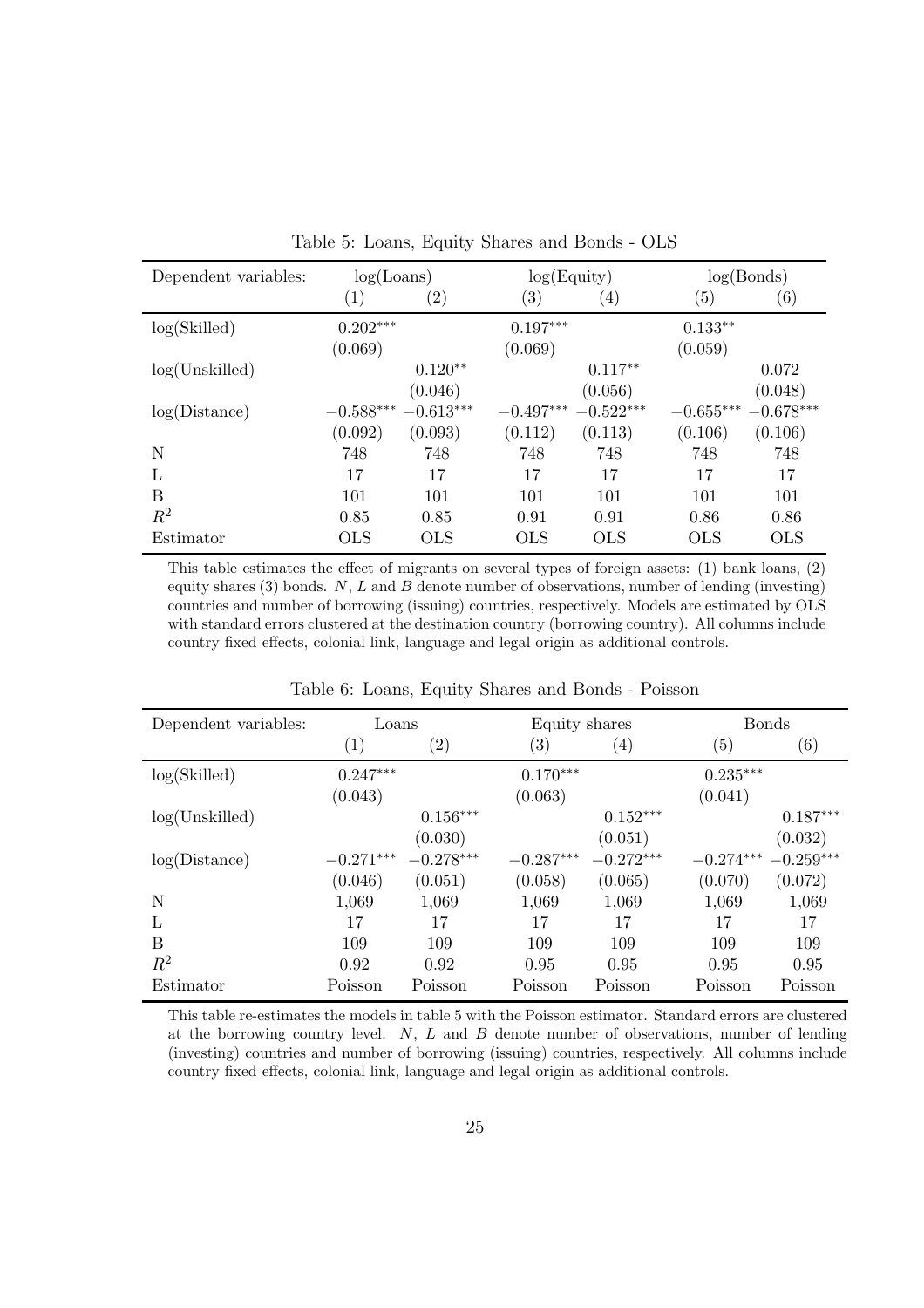|            |        |      | Total Financials Non-Financials Government |      |
|------------|--------|------|--------------------------------------------|------|
|            | EUR bn |      | ratios of total                            |      |
| Short term | 1.599  | .505 | .049                                       | .445 |
| Long term  | 14,924 | -536 | .053                                       | 411  |

Table 7: Summary statistics of long term and short term bonds by issuer type - ECB data

Data refers to outstanding bonds issued by residents in the Euro area, as of 2011. Source: ECB, Monthly Bulletin, April 2013.

| Dependent variables: | Long term bonds |                   |             | Short term bonds |
|----------------------|-----------------|-------------------|-------------|------------------|
|                      | (1)             | $\left( 2\right)$ | (3)         | (4)              |
| log(Skilled)         | $0.166**$       |                   | 0.135       |                  |
|                      | (0.081)         |                   | (0.118)     |                  |
| log(Unskilled)       |                 | $0.147**$         |             | 0.044            |
|                      |                 | (0.062)           |             | (0.088)          |
| log(Distance)        | $-0.467***$     | $-0.445***$       | $-0.797***$ | $-0.840***$      |
|                      | (0.108)         | (0.104)           | (0.133)     | (0.131)          |
| N                    | 533             | 533               | 533         | 533              |
| Τ.                   | 31              | 31                | 31          | 31               |
| В                    | 84              | 84                | 84          | 84               |
| $R^2$                | 0.89            | 0.90              | 0.74        | 0.74             |
| Estimator            | OLS             | OLS               | OLS         | $_{\rm OLS}$     |

Table 8: Long term versus short term bonds - OLS

This table estimates the effect of migration on investment in long term bonds and short term bonds.  $N$ ,  $L$  and  $B$  denote number of observations, number of lending (investing) countries and number of borrowing (issuing) countries, respectively. Regressions are estimated by OLS. Standard errors are clustered at the borrowing country level. All columns include country fixed effects, colonial link, language and legal origin as additional controls.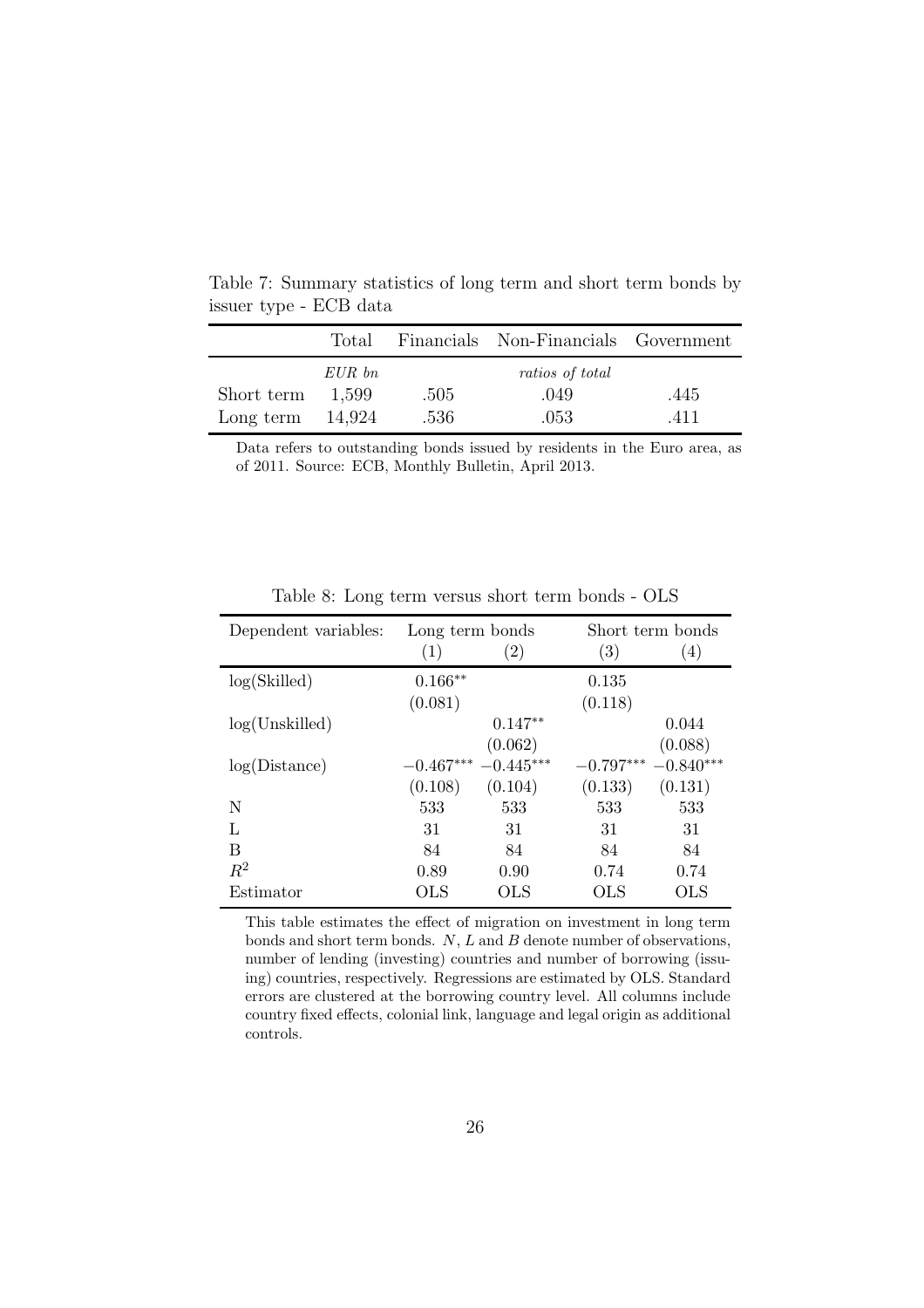| Dependent variables: | Long term bonds |                   |                   | Short term bonds |
|----------------------|-----------------|-------------------|-------------------|------------------|
|                      | (1)             | $\left( 2\right)$ | $\left( 3\right)$ | (4)              |
| log(Skilled)         | $0.160***$      |                   | 0.089             |                  |
|                      | (0.038)         |                   | (0.071)           |                  |
| log(Unskilled)       |                 | $0.126***$        |                   | 0.081            |
|                      |                 | (0.028)           |                   | (0.060)          |
| log(Distance)        | $-0.323***$     | $-0.311***$       | $-0.146**$        | $-0.129$         |
|                      | (0.071)         | (0.071)           | (0.061)           | (0.080)          |
| N                    | 1,463           | 1,463             | 1,463             | 1,463            |
| Τ.                   | 32              | 32                | 32                | 32               |
| В                    | 91              | 91                | 91                | 91               |
| $R^2$                | 0.95            | 0.95              | 0.94              | 0.94             |
| Estimator            | Poisson         | Poisson           | Poisson           | Poisson          |

Table 9: Long term versus short term bonds - Poisson

l,

This table estimates the effect of migration on investment in long term bonds and short term bonds.  $N$ ,  $L$  and  $B$  denote number of observations, number of lending (investing) countries and number of borrowing (issuing) countries, respectively. Regressions are estimated by Poisson. Standard errors are clustered at the borrowing country level. All columns include country fixed effects, colonial link, language and legal origin as additional controls.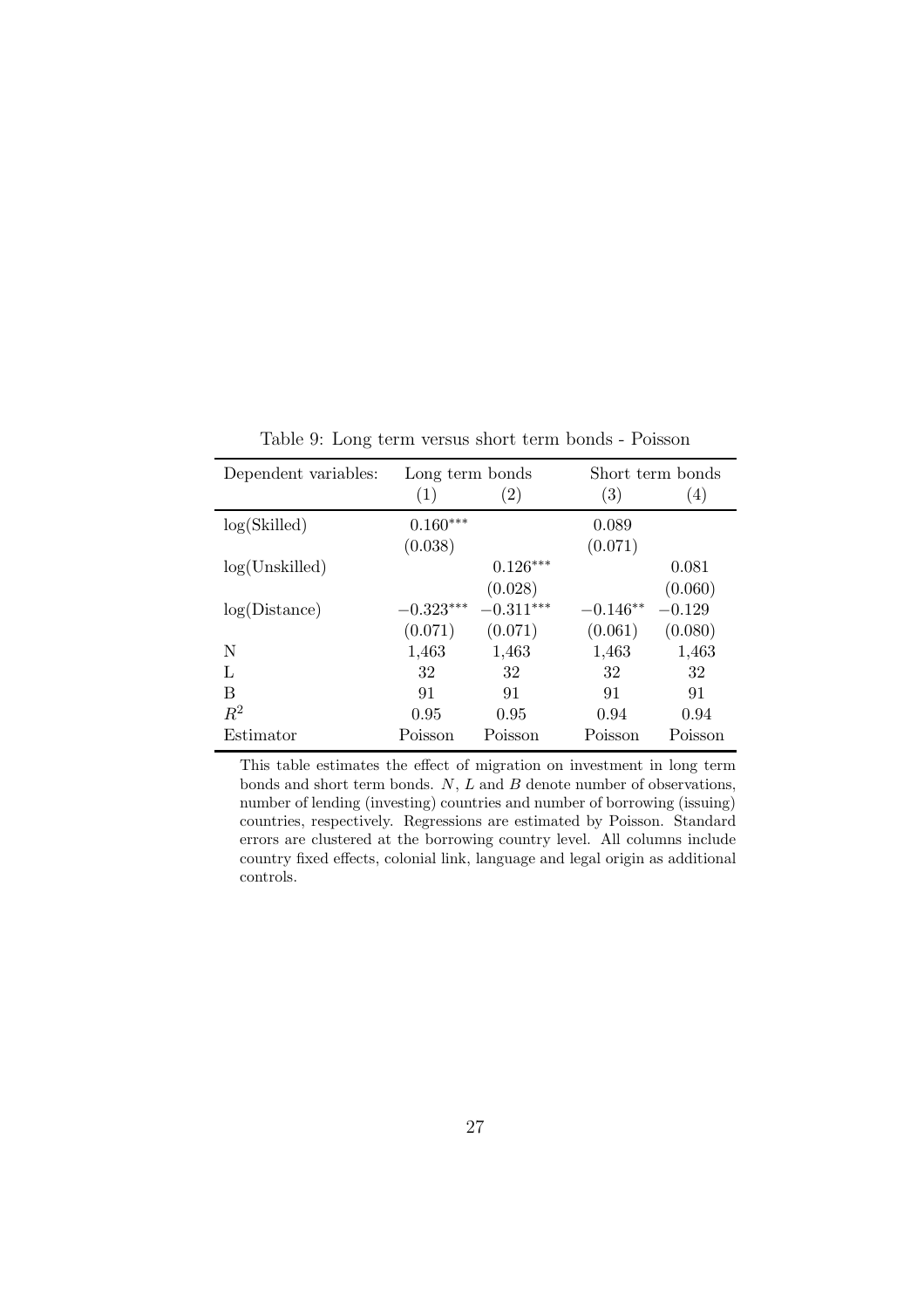| Lending countries |                   |                       |                   | Borrowing countries |                     |                      |                       |
|-------------------|-------------------|-----------------------|-------------------|---------------------|---------------------|----------------------|-----------------------|
| Austria (73)      | Afghanistan $(3)$ | Cambodia $(5)$        | Eq. Guinea $(3)$  | Ireland $(15)$      | Mali $(7)$          | Poland $(13)$        | Switzerland (15)      |
| Belgium $(134)$   | Albania $(6)$     | Cameroon $(9)$        | Estonia $(11)$    | Israel $(12)$       | Malta $(10)$        | Portugal (13)        | Syria $(7)$           |
| Canada $(40)$     | Algeria (13)      | Canada $(15)$         | Ethiopia $(9)$    | Italy $(16)$        | Mauritania (6)      | Qatar(7)             | Taiwan $(10)$         |
| Denmark $(16)$    | Angola $(9)$      | Cape Verde $(3)$      | Fiji $(4)$        | Jamaica $(8)$       | Mauritius (8)       | Romania (14)         | Tajikistan (6)        |
| Finland (82)      | Argentina $(15)$  | Central Africa (3)    | Finland $(14)$    | Japan $(15)$        | Mexico $(15)$       | Russia $(15)$        | Tanzania (8)          |
| France $(164)$    | Armenia (5)       | Chad $(2)$            | France $(16)$     | Jordan $(11)$       | Moldova $(6)$       | Rwanda $(6)$         | Thailand (15)         |
| Germany $(131)$   | Australia (16)    | Chile $(14)$          | Gabon(7)          | Kazakhstan (11)     | Mongolia $(2)$      | Samoa $(4)$          | Togo $(6)$            |
| Italy $(103)$     | Austria $(15)$    | China: Mainland (15)  | Gambia $(4)$      | Kenya $(10)$        | Morocco $(13)$      | Sao Tome $(3)$       | Tonga $(2)$           |
| Japan $(33)$      | Azerbaijan (7)    | China: Hong Kong (7)  | Georgia $(8)$     | Korea $(15)$        | Mozambique $(8)$    | Saudi Arabia (13)    | Trinidad and Tob. (6) |
| Netherlands (155) | Bahamas (9)       | Colombia $(14)$       | Germany $(16)$    | Kuwait (8)          | Myanmar $(7)$       | Senegal $(9)$        | Tunisia $(13)$        |
| Portugal (66)     | Bahrain (7)       | Comoros $(2)$         | Ghana $(11)$      | Kyrgyz Rep. $(6)$   | Namibia $(4)$       | Seychelles $(6)$     | Turkey $(13)$         |
| Spain $(91)$      | Bangladesh (8)    | Congo, Dem $(7)$      | Greece $(14)$     | Lao Dem.Rep $(5)$   | Nepal $(8)$         | Sierra Leone (5)     | Turkmenistan (6)      |
| Sweden $(70)$     | Barbados (7)      | Congo, Rep. $(8)$     | Grenada (5)       | Latvia $(11)$       | Netherlands $(14)$  | Singapore $(13)$     | Uganda $(8)$          |
| Switzerland (145) | Belarus $(9)$     | Costa Rica $(9)$      | Guatemala (11)    | Lebanon $(12)$      | New Zealand $(15)$  | Slovak Rep. $(12)$   | Ukraine $(11)$        |
| Turkey $(25)$     | Belgium $(15)$    | Croatia $(12)$        | Guinea $(7)$      | Lesotho $(5)$       | Nicaragua $(8)$     | Slovenia $(13)$      | U. A. Emitates (7)    |
| UK (155)          | Belize (7)        | Cuba $(9)$            | Guinea-Bissau (3) | Liberia $(12)$      | Niger $(7)$         | Somalia $(2)$        | UK $(16)$             |
| US (145)          | Benin $(7)$       | Cyprus(11)            | Guyana (5)        | Libya $(6)$         | Nigeria $(12)$      | South Africa (13)    | US(16)                |
|                   | Bolivia $(10)$    | Czech Republic $(13)$ | Haiti $(5)$       | Lithuania $(12)$    | Norway $(15)$       | Spain $(15)$         | Uruguay $(11)$        |
|                   | Bosnia $(12)$     | Cote dIvoire $(9)$    | Honduras $(9)$    | Luxembourg $(14)$   | Oman $(6)$          | Sri Lanka (11)       | Uzbekistan $(9)$      |
|                   | Botswana $(4)$    | Denmark $(14)$        | Hungary $(13)$    | Macau SAR $(6)$     | Pakistan $(14)$     | St. Lucia $(2)$      | Vanuatu $(2)$         |
|                   | Brazil $(15)$     | Dominica $(3)$        | Iceland $(13)$    | Macedonia, Fyr (10) | Panama $(11)$       | St. Vincent G. $(4)$ | Venezuela (11)        |
|                   | Brunei (5)        | Dominican Rep. (9)    | India $(15)$      | Madagascar(6)       | Papua N. Guinea (6) | Sudan $(8)$          | Vietnam $(12)$        |
|                   | Bulgaria (14)     | Ecuador $(9)$         | Indonesia $(14)$  | Malawi (5)          | Paraguay (8)        | Suriname $(4)$       | Yemen $(6)$           |
|                   | Burkina Faso (5)  | Egypt(13)             | Iran $(13)$       | Malaysia (12)       | Peru $(14)$         | Swaziland (3)        | Zambia(6)             |
|                   | Burundi (4)       | $El$ Salvador $(8)$   | Iraq $(12)$       | Maldives $(3)$      | Philippines (14)    | Sweden $(14)$        | Zimbabwe(8)           |

Table 10: Country Sample - General

This table presents the country sample of the regression in Table 1, Column (5). The other OLS regressions use subsets of this sample, depending on missing data. Poisson regressions may include few more borrowing countries due to the inclusion of zero values. The samples of Tables 8-9 are different and presented in Table 11. The parentheses show the number of observations where the country is <sup>a</sup> lending country (the left column) or <sup>a</sup> borrowing country (the other columns). For example, the US is <sup>a</sup> lender in <sup>145</sup> observations and <sup>a</sup> borrower in <sup>16</sup> observations. Since the number of lending countries is much smaller than the number of borrowing countries, a lending country lends to many borrowers but a borrowing country borrows from few lenders in this sample.